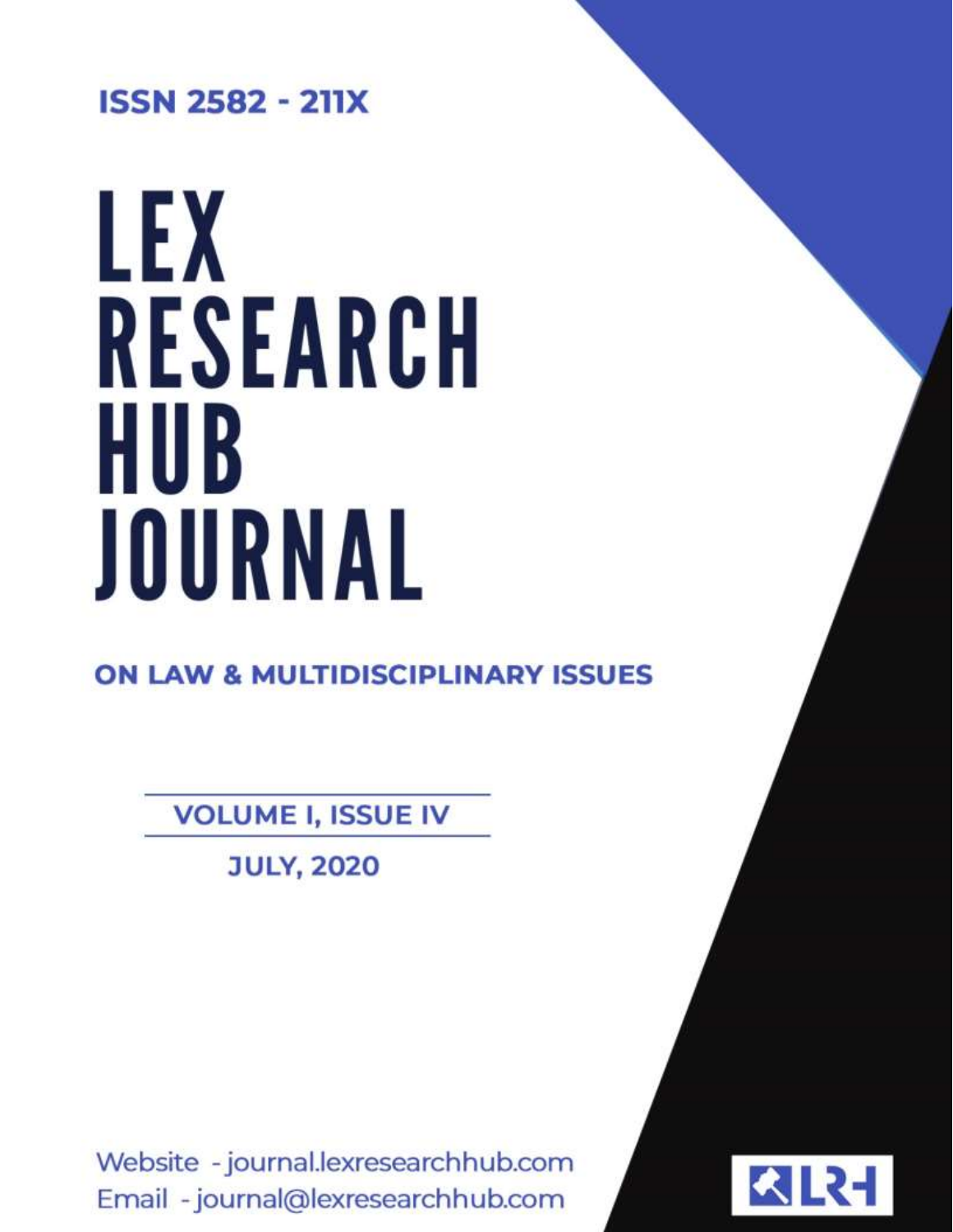# **DISCLAIMER**

All Copyrights are reserved with the Authors. But, however, the Authors have granted to the Journal (Lex Research Hub Journal On Law And Multidisciplinary Issues), an irrevocable, non exclusive, royalty-free and transferable license to publish, reproduce, store, transmit, display and distribute it in the Journal or books or in any form and all other media, retrieval systems and other formats now or hereafter known.

No part of this publication may be reproduced, stored, distributed, or transmitted in any form or by any means, including photocopying, recording, or other electronic or mechanical methods, without the prior permission of the publisher, except in the case of brief quotations embodied in critical reviews and certain other non-commercial uses permitted by copyright law.

The Editorial Team of **Lex Research Hub Journal On Law And Multidisciplinary Issues** holds the copyright to all articles contributed to this publication. The views expressed in this publication are purely personal opinions of the authors and do not necessarily reflect the views of the Editorial Team of Lex Research Hub Journal On Law And Multidisciplinary Issues.

**[© Lex Research Hub Journal On Law And Multidisciplinary Issues. Any unauthorized use, circulation or reproduction shall attract suitable action under applicable law.]**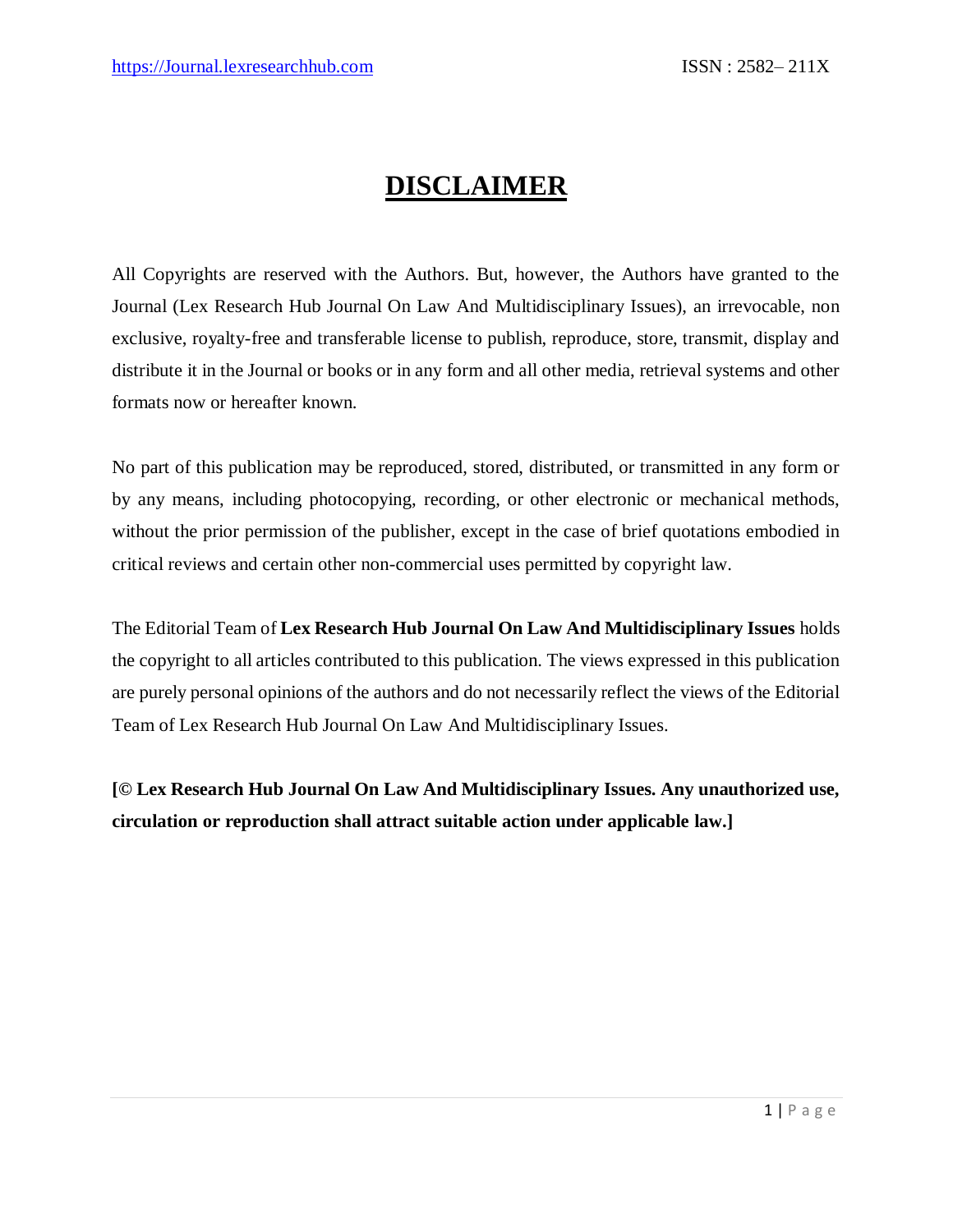# **EDITORIAL BOARD**

#### *Editor–in-Chief*

#### **Mr. Shaikh Taj Mohammed**

Ex- Judicial Officer (West Bengal), Honorary Director, MABIJS

*Senior Editors*

**Dr. Jadav Kumer Pal** Deputy Chief Executive, Indian Statistical Institute

**Dr. Partha Pratim Mitra**

Associate Professor, VIPS. Delhi

### **Dr. Pijush Sarkar**

Advocate, Calcutta High Court

#### *Associate Editors*

#### **Dr. Amitra Sudan Chakrabortty**

Assistant Professor, Glocal Law School

**Dr. Sadhna Gupta (WBES)** Assistant professor of Law, Hooghly Mohsin Govt. College

#### **Mr. Koushik Bagchi**

Assistant Professor of law, NUSRL, Ranch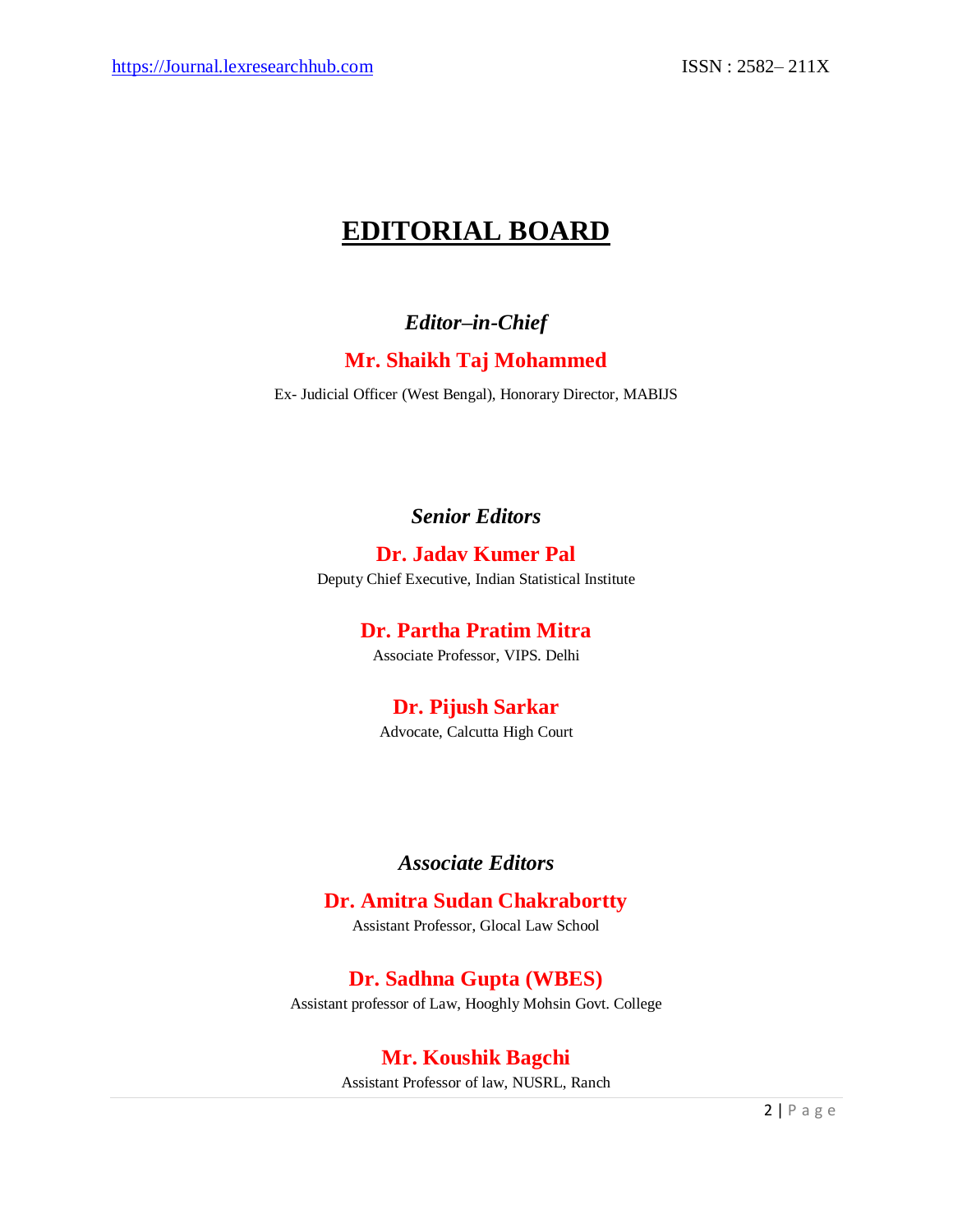#### *Assistant Editors*

#### **Mr. Rupam Lal Howlader**

Assistant Professor in Law, Dr. Ambedkar Government Law College

## **Mr. Lalit Kumar Roy**

Assistant Professor, Department of Law, University of Gour Banga

#### **Md. Aammar Zaki**

Advocate, Calcutta High Court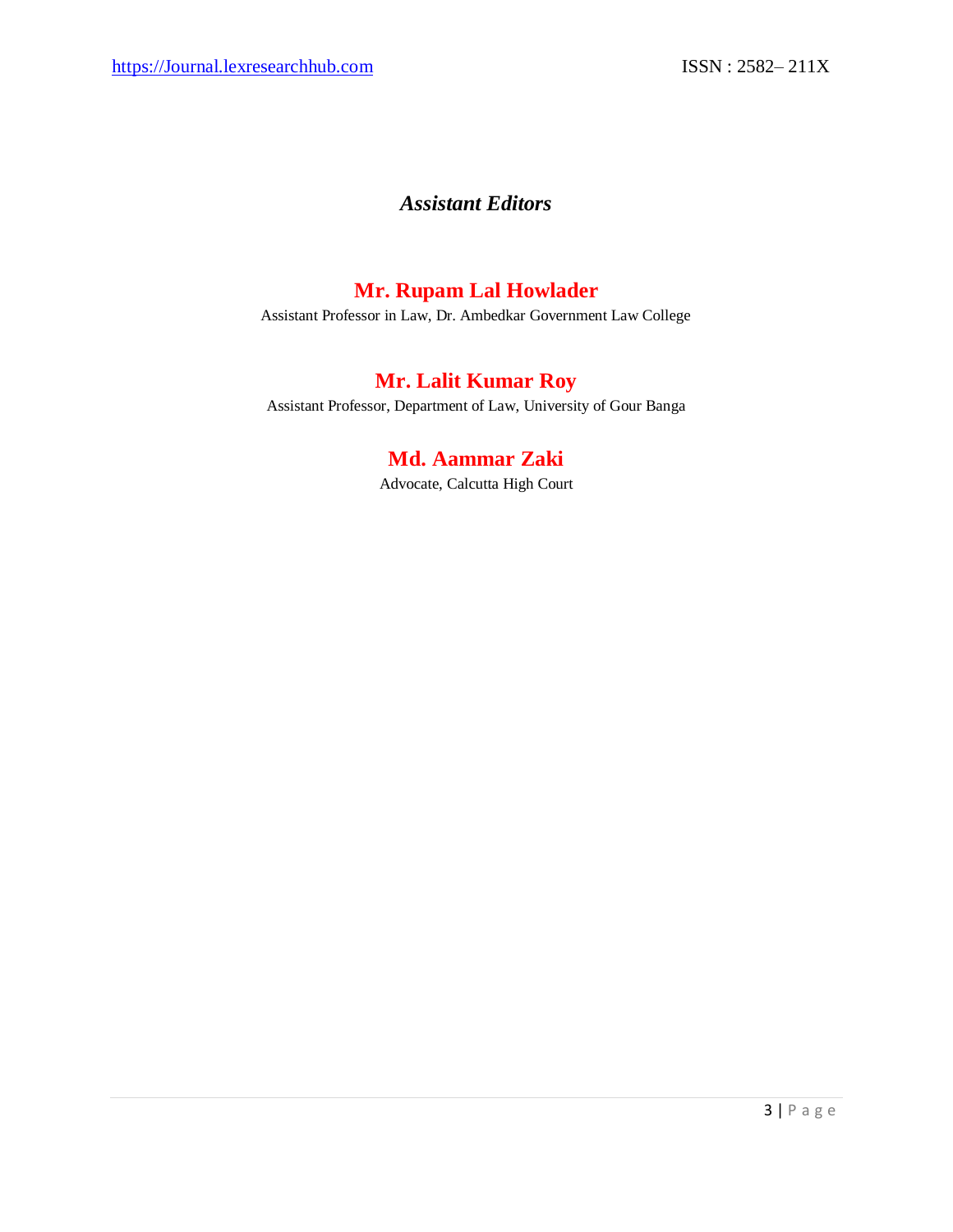# **ABOUT US**

**Lex Research Hub Journal On Law And Multidisciplinary Issues (ISSN 2582 – 211X)** is an Online Journal is quarterly, Peer Review, Academic Journal, published online, that seeks to provide an interactive platform for the publication of Short Articles, Long Articles, Book Review, Case Comments, Research Papers, Essays in the field of Law and Multidisciplinary issues.

Our aim is to upgrade the level of interaction and discourse about contemporary issues of law. We are eager to become a highly cited academic publication, through quality contributions from students, academics, professionals from the industry, the bar and the bench. **Lex Research Hub Journal On Law And Multidisciplinary Issues (ISSN 2582 – 211X)** welcomes contributions from all legal branches, as long as the work is original, unpublished and is in consonance with the submission guidelines.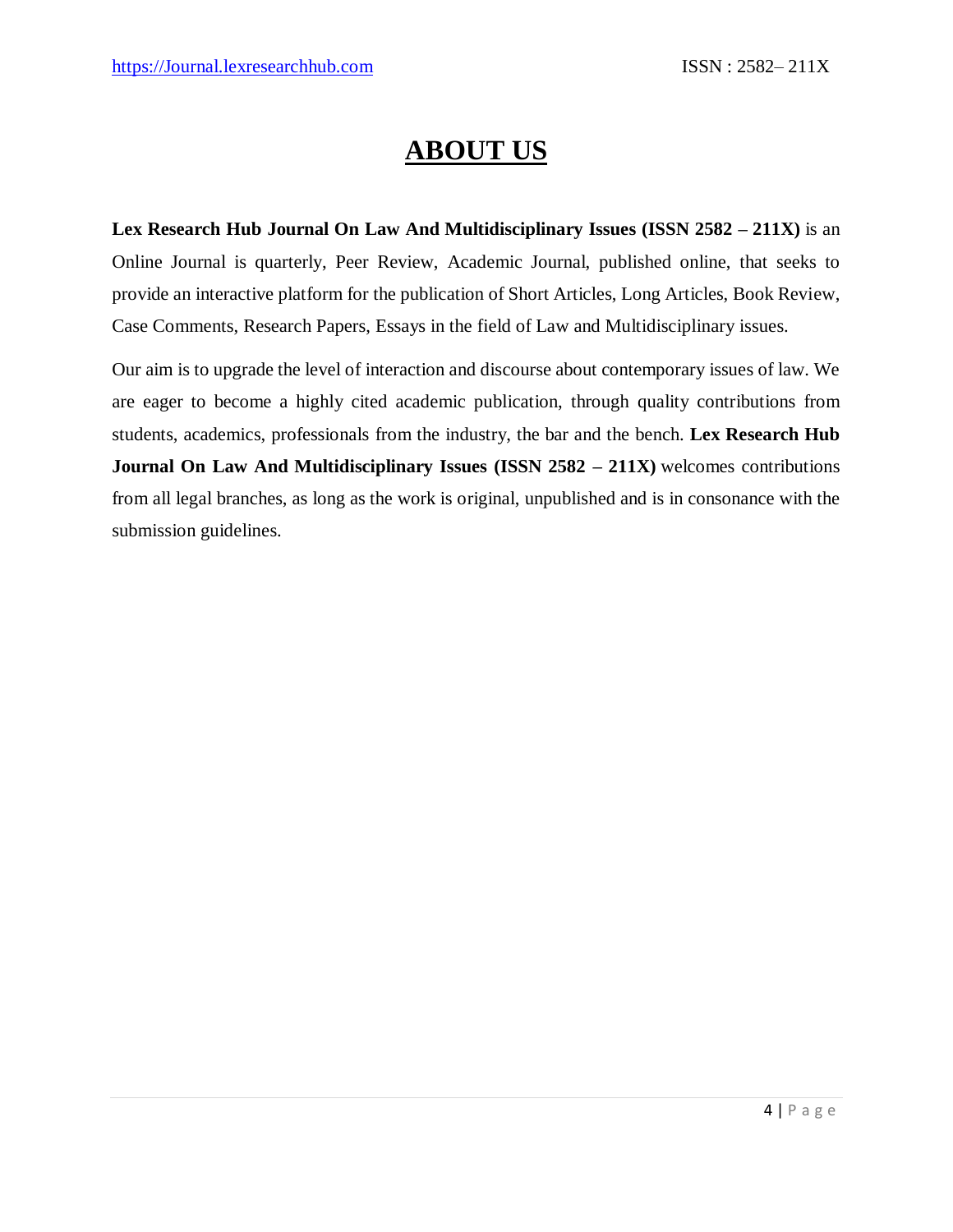# **COPRA 2019- SEALING THE LOOPHOLES BY REPEALING?**

# *Authors –*

# **S. Aparajitha**

Student, B. Com. LLB (Hons) SASTRA Deemed To Be University

# **S. Mathangi**

Student, B. Com. LLB (Hons) SASTRA Deemed To Be University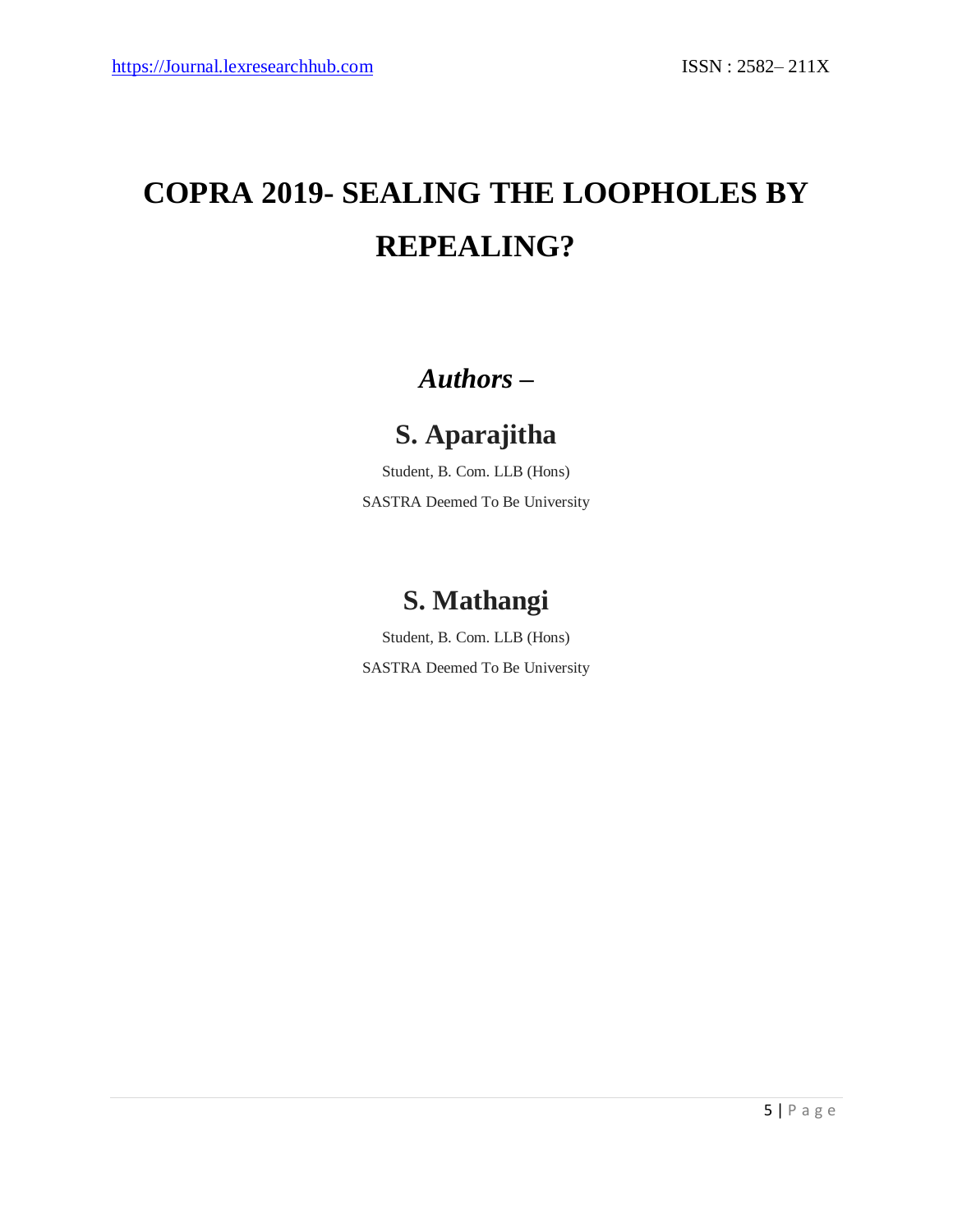#### **ABSTRACT**

Who is a Consumer? In simple words, a person who buys goods and services from a seller for money is a consumer. According to Mahatma Gandhi, the consumer is giving an opportunity for the business persons to serve him and he is the ultimate purpose of the business. But the profit motive of the marketers, sellers and dealers is resulting in consumer exploitation through deceitful and immoral market practices. The concept of Consumer Protection is being educated for a long time. Consumer Protection is a socio-economic day to day activity to be carried out by government and business where the prime objective is protecting the interests of consumers and their fair satisfaction. It is the responsibility of the government to protect the rights and interests of consumers by formulating suitable policies, laws and administrative frameworks.

Important legislation made in this field was the Trade Practices Act, 1974. But a formal consumer protection law which purely focuses on consumer protection was enacted only in 1986 in India which is the Consumer Protection Act, 1986. In many developing countries including India, the United Nations Organization's Guidelines were the basis for the formulation of consumer protection policies and measures. The CPA, 1986 is considered to be a milestone in the history of India for consumer rights.

Consumerism is a universal phenomenon and its interdependence on different sections of the populous has made the consumer more vulnerable. Consumerism is rapidly emerging as an environmental force affecting major business decisions as consumers are becoming more aware of their rights. A new era of commerce has begun with the advent of digitalization and growth in technology. There is enormous growth in the consumer markets. As it grew, different kinds of malpractices emerged. The Act no longer served its purpose and needed a mandatory update for the benefit of the consumers. Due to the large amount of changes to be made, instead of bringing amendments to the Act, a whole new Act meeting the needs of the hour was enacted. The Parliament passed the Consumer Protection Act, 2019 on 6th August 2019, repealing the old one. The benefits and effects of this Act are yet to be known. This paper is an attempt to analyze and review the new Act and find the key features of the Act and its benefits.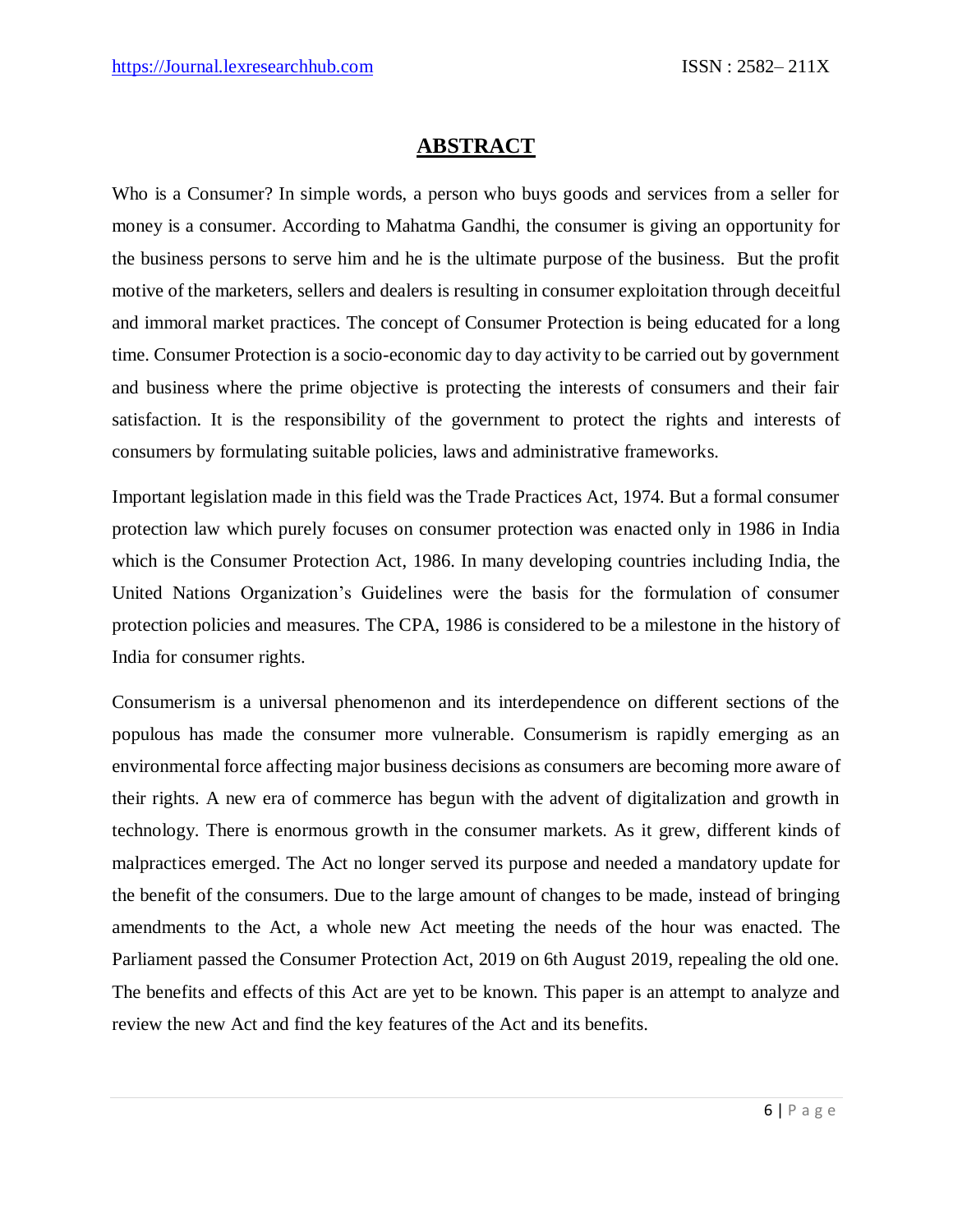**Keywords:**. Consumer Protection, Consumer Rights, Scope Enhancing, New Features, Consumer Friendly

#### **INTRODUCTION**

Consumer markets for goods and services saw tremendous growth for the last few decades. With the growth of the market, the malpractices grew as well. Innocent consumers were exploited by large wealthy companies. To prevent this, the Central Government came up with the Consumer Protection Act, 1986. The Act aimed at protecting consumer interests and to ensure that ethical business practices are followed by the business people. The Act also focused on providing consumer education and establishing fair and responsible markets for the welfare of the consumers. The Act provided for the establishment of consumer councils and authorities for settling disputes. And the Act recognized 6 basic rights of consumers and tried protecting them. Though the Act served its purpose to a considerable extent, the dispute settlement mechanism was not so efficient due to several constraints<sup>1</sup>.

With the advent of digitalization, a new era of commerce began. The digital age witnessed a drastic transformation of the consumer markets by providing various services to the consumers. The rapid development of e-commerce platforms has provided consumers with a lot of new options and opportunities. At the same time, consumers became more vulnerable to many unfair trade practices. So, it was necessary to bring amendments to the Act to address the new challenges faced by the consumers.

Therefore, in light of these facts, the Consumer Protection Act, 2019 was passed by the Parliament. This 2019 Act replaces the three-decades-old 1986 Act. Instead of bringing an amendment to the 1986 Act, the government enacted a new Act altogether to provide enhanced protection for the consumers. The Act aims to safeguard the consumer interests and establish an effective dispute settlement mechanism for speedy disposal of cases. The new Act intends to tighten the existing

 $\overline{a}$ 

<sup>&</sup>lt;sup>1</sup> Statement of Objects and Reasons- 2019 Act.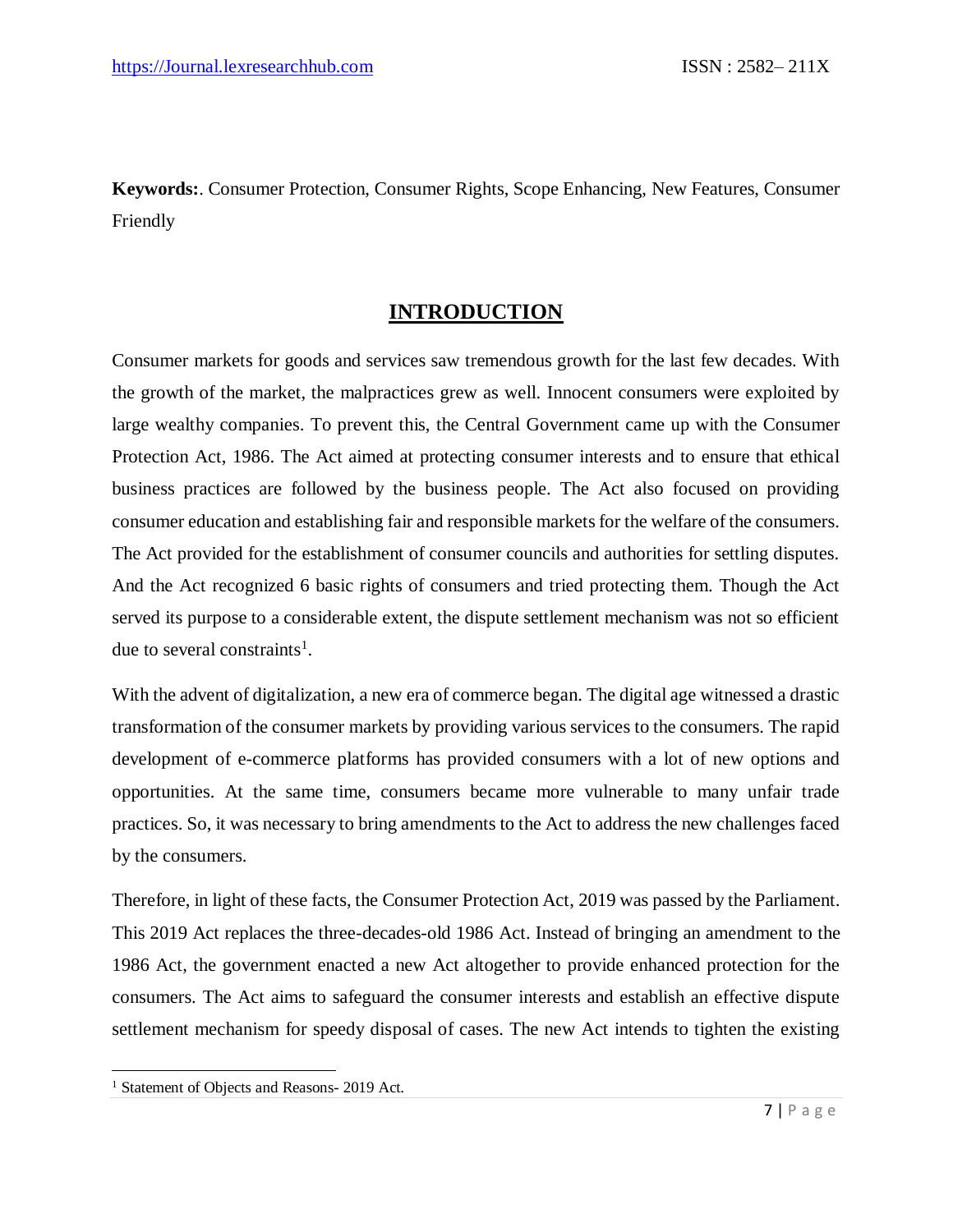system to protect consumer rights. Keeping in mind the digital nature of markets, the Act intends to enhance the scope of its application.

For instance, misleading advertisements with false representations is a new challenge posed to consumers in recent years. The 1986 Act had no provision for that, whereas the 2019 Act has defined 'misleading advertisements' and has also provided a penalty for it.

Likewise, the Act has added many other terms and broadened its scope of application to protect the consumers from the unscrupulous traders of the modern age. The Act has also included e-Commerce into its purview to help the consumers using the digital platform, to enforce their rights and get remedies, if any.

So, this article aims to provide a detailed analysis of the features of the Consumer Protection Act, 2019 and how it is different from the 1986 Act. Also, the impact and effects of the Act will be discussed in detail.

#### **NEED**

The Consumer Protection Act, 2019 has repealed the 1986 Act. This is because of the change in the nature of consumer markets since the beginning of the digital era. As India is moving towards western culture, the expectations of the consumers are rising. To meet those expectations, product manufacturers, sellers and service providers are coming up with new trade practices and strategies. Otherwise, they may not be able to survive the competition prevailing in the market. So, this fear keeps the traders active in their business to earn profits. In view of this, the manufacturers and sellers are engaging themselves in many new forms of unfair trade practices which would earn them more profits and enable them to be alive in the market. This has created a lot of problems for the consumers as they are being cheated by these selfish traders. This is when the need for a new Act was felt by both the consumers and the government.

Another factor is that the 1986 Act suffered from various limitations such as time constraints, jurisdiction issues, long-pending cases etc. These constraints kept the consumers in a disadvantageous position. The Act's purpose was to protect the consumers by providing them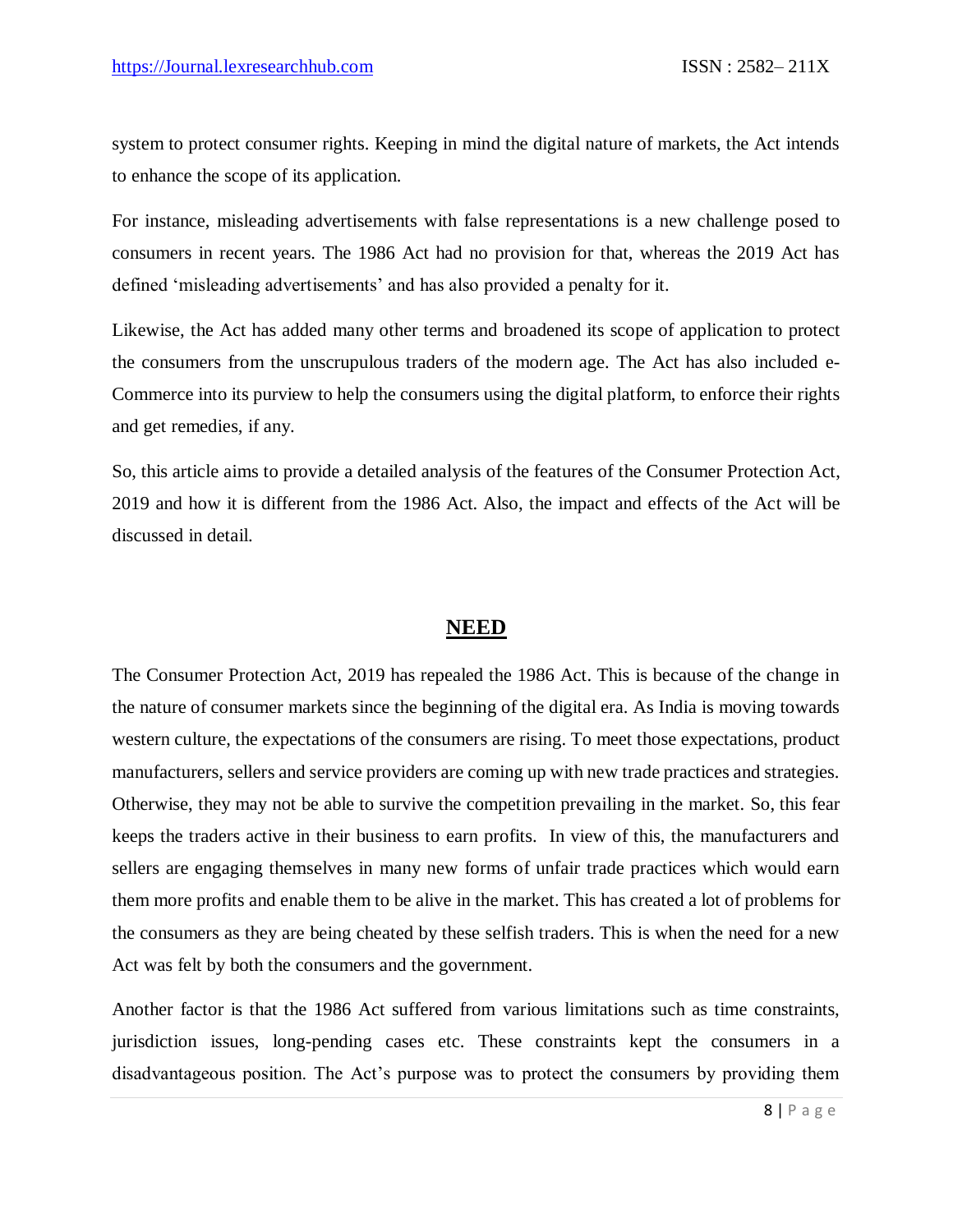justice in a timely manner but it did not achieve its purpose. In order to overcome these limitations, a mere amendment was not enough and a new law was required.

Also, the 1986 Act did not contain provisions regarding the e-Commerce sector. When the e-Commerce sector was growing rapidly, the consumers faced new challenges which were not redressed by the 1986 Act. That being the situation, the traders were at liberty to follow unethical methods and exploit the gullible consumers. This also necessitated the enactment of new legislation.

Considering all these reasons, the government felt the need for a new Act that would suit the current period. Thus, the Consumer Protection Act, 2019 was passed by the government in August 2019.

#### **ENHANCING THE SCOPE**

The Consumer Protection Act, 2019 has brought in many new phrases and definitions in its fold to enhance its scope of application to address the emerging issues. The new framework provides for the establishment of new authorities, expansion of the jurisdiction, Suo moto powers to regulators and many more. The major changes incorporated in the Act shall be discussed in detail:

#### **1. Consumer- Definition:**

Consumers are the ultimate users of the products and services provided by manufacturers and traders. Until the 21st century, the only face to face trade was prevalent. But for the last 20 to 25 years the advent of the internet has changed the habit of buying and selling. Everything has become digital now. So, to adapt to the present practices, an addition was required as the 1986 Act did not contain provisions for consumers using online platforms.

Section 2 (7) of the Consumer Protection Act, 2019 defines the term 'consumer'. The definition is the same as that of the 1986 Act. But there is an addition, in the Explanation to the section, of persons who are involved in offline or online transactions through electronic means or by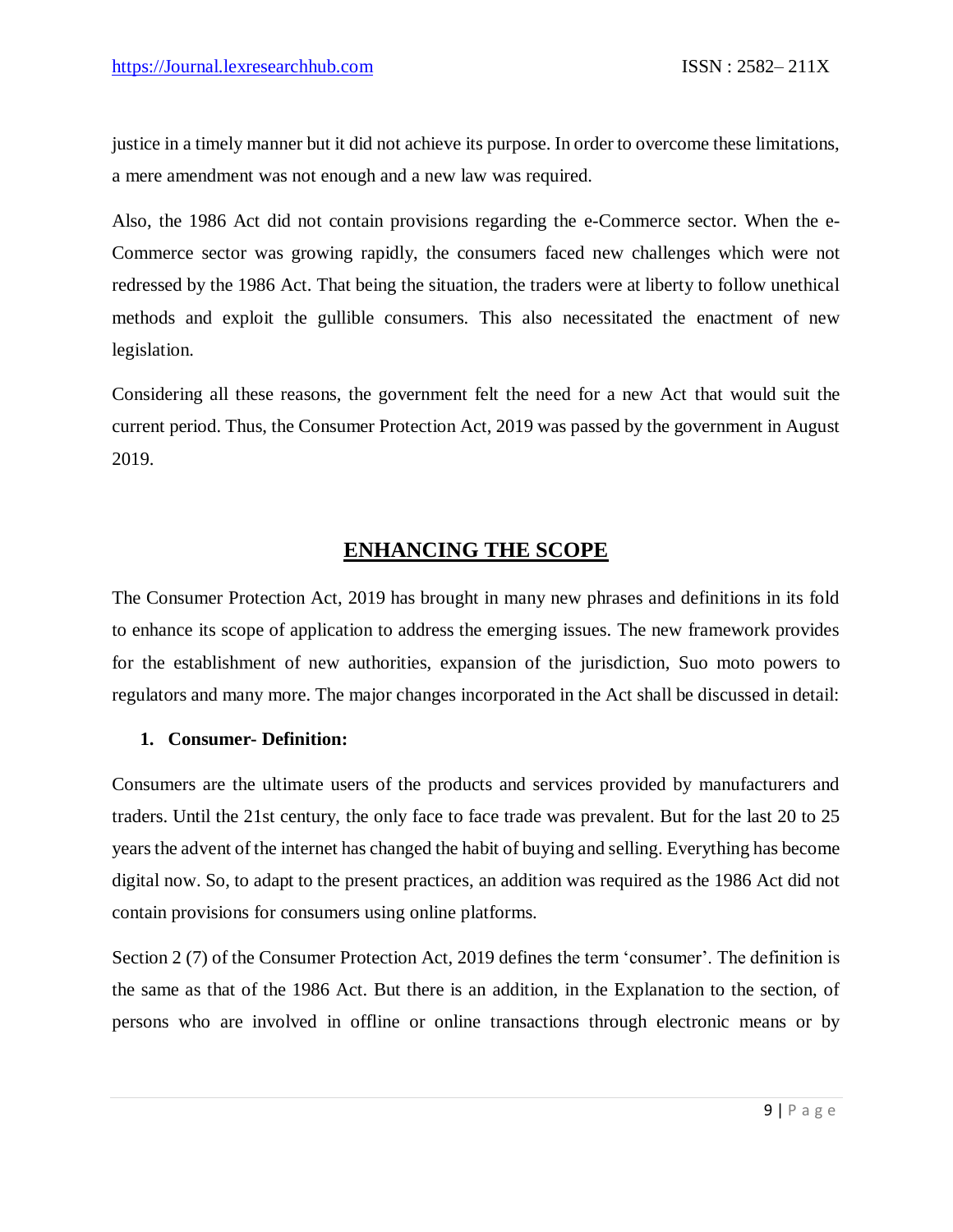teleshopping or direct selling or multi-level marketing<sup>2</sup>. Now, this definition recognizes people who transact through online or offline platforms as consumers which will enable them to avail remedies under the Act.

Also, the person availing the services which are provided for free will not be considered as a consumer. But whether the service being provided is for free or not is a question of fact and that has to be evaluated on a case to case basis. So, with this addition in the definition, consumers who buy products and avail services online will be benefitted.

#### **2. Unfair Trade Practices:**

The phrase 'unfair trade practice' can be broadly described as the use of deceptive or fraudulent or unethical methods in order to obtain business or earn profits in the business. Such unfair trade practices will cause substantial loss or injury to the consumers. To avoid such loss, the 1986 Act brought this concept under its fold to punish the fraudulent traders. As days passed, with the introduction of new facilities in the consumer market, consumer expectations started increasing. So, to meet those high expectations and to increase their profits, traders started using unethical methods. At a point in time, the 1986 Act was not exhaustive to cover all the fraudulent methods used by the traders. So, there was a pressing need to add those practices which harmed the consumers for the past 2 decades in order to make the list suitable for the 21st century.

The term 'unfair trade practices' is defined u/s 2(47) of the 2019 Act. The 2019 Act has now widened the scope of this definition compared to the 1986 Act. The Act has now included in its purview, misstatements and publication of any advertisements by way of electronic records among other existing modes and forms.

Misleading advertisements are also brought within the ambit of this definition. Further, four additional practices have been added to the definition of unfair trade practices. They are-

(1) Manufacturing of spurious goods or offering such goods for sale or adopting deceptive practices in the provision of services;

 $\overline{a}$  $2$  Explanation 2 to Section 2(7) of CPA, 2019.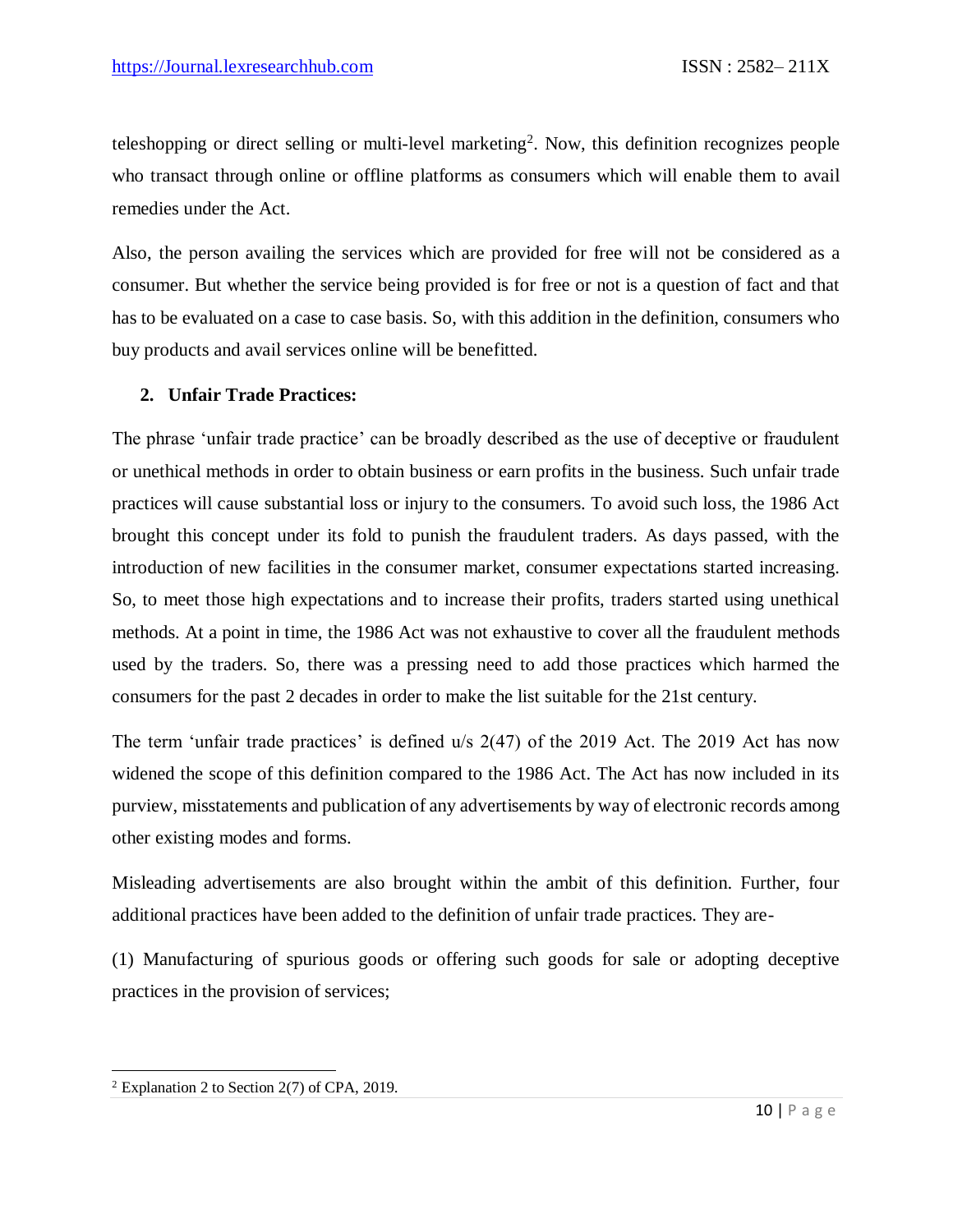(2) Failure or non-issuance of a bill or a cash memo;

(3) Refusal to take back defective goods or withdraw defective services and refund the amount within the stipulated time mentioned in the bill or memo or within 30 days in the absence of such stipulation;

(4) Disclosing personal information of a consumer unless such disclosure is in accordance with the law.

In addition to this, 'unfair trade practice' will now include withholding from participants of any scheme offering gifts, prizes or other items free of charge. These additions in the definition will be beneficial to the consumers.

#### **3. Unfair Contracts:**

 $\overline{\phantom{a}}$ 

Consumers and producers sign a lot of contracts for the purchase and sale of products and services. They make promises to each other and make them legally enforceable contracts. But some manufacturers take advantage of innocent consumers and make contracts with unreasonable terms and conditions which affect the consumers badly.

So, the Act has introduced a new concept called 'unfair contracts' defined u/s 2(46) of the Act. This includes contracts which favor the manufacturers or service providers and are detrimental to the consumer interests. The Act penalizes the manufacturers and service providers for entering into such unreasonable contracts and exploiting them.

In 2018, homebuyers of DLF Ltd.'s residential project in Gurgaon complained to the Competition Commission of India that DLF had imposed unfair and arbitrary contractual terms in the buyer's agreement. But the CCI dismissed the complaint on the ground that DLF hadn't been dominant in the relevant market<sup>3</sup>.

<sup>3</sup> Rohit Jain, New Problems, New Remedies, Consumer Protection Act 2019 Ushers in More Benefits for Consumers (August 29, 2019; 8:35am) [https://www.bloombergquint.com/law-and-policy/will-the-new-consumer-protection-act](https://www.bloombergquint.com/law-and-policy/will-the-new-consumer-protection-act-make-consumers-king)[make-consumers-king](https://www.bloombergquint.com/law-and-policy/will-the-new-consumer-protection-act-make-consumers-king)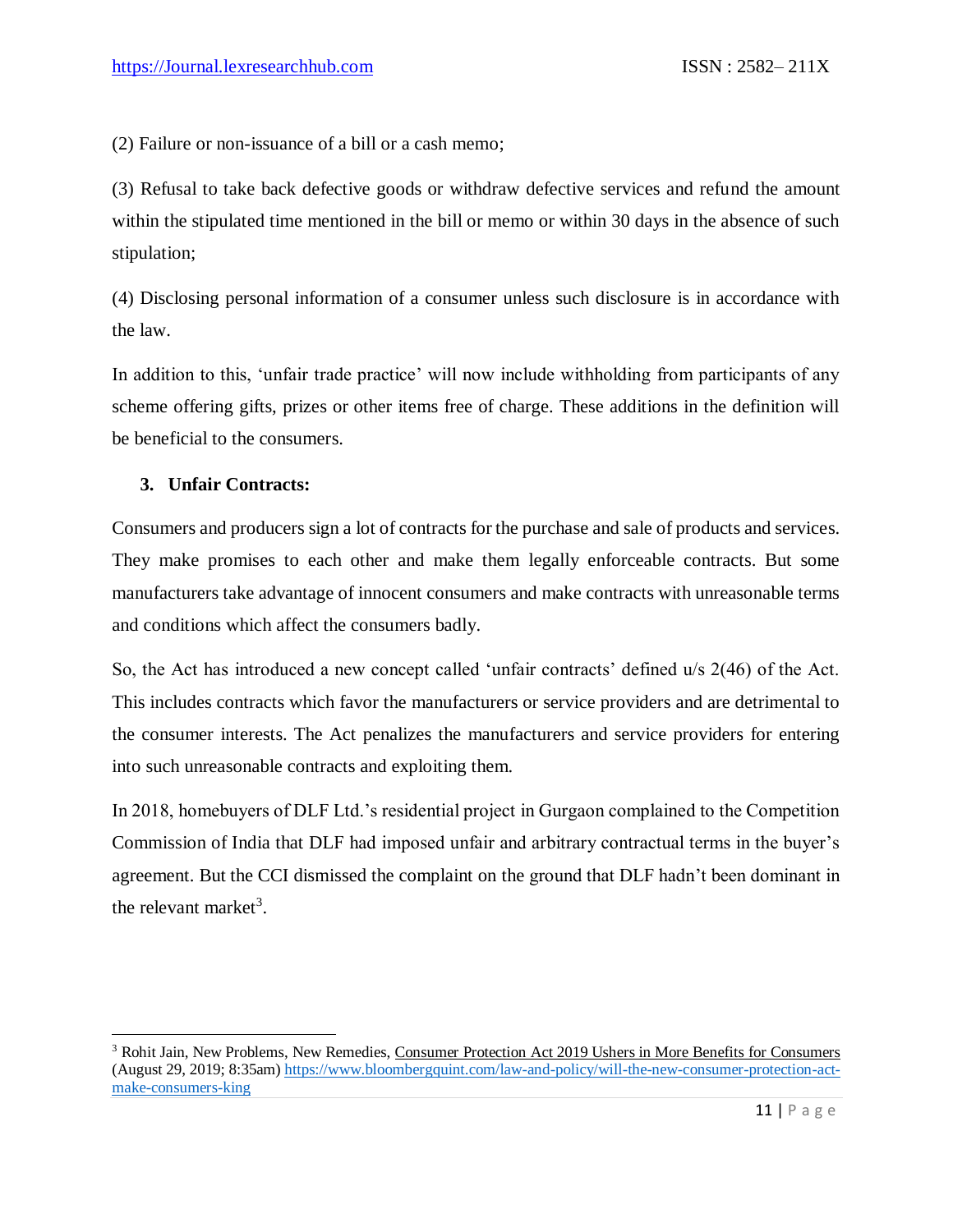There were many such instances in the market. So, is an emerging issue, it forced the legislators to bring this concept into the 2019 Act and penalize it. So, complaints similar to the one made in the DLF case can now be admitted in the courts under the head 'unfair contract'.

The definition of 'unfair contracts' expressly provides for six contracts thus enlarging the grounds for filing complaints against unfair and unreasonable contracts. The State Commission and the National Commission will now have jurisdiction to entertain cases against unfair contracts.

Also, this would be a check on businesses including banks and e-Commerce sites that take advantage of their dominance in the market and mandatorily require the helpless consumers to sign such unfair contracts and accept their standard terms before selling them goods or providing services<sup>4</sup>.

#### **4. Misleading Advertisements:**

It is a challenge faced by consumers nowadays. So, its introduction in the new Act has proved to be beneficial to the consumers. In the case of Nikhil Jain vs. Emami Ltd<sup>5</sup> in 2017, the consumer forum held that the advertisement of the beauty cream "Fair and Handsome" manufactured by the Respondent which was endorsed by a renowned celebrity Shah Rukh Khan claiming that the cream will make men fair in 3 weeks, was misleading. At that point in time, due to the fact that the 1986 Act was in force and that it did not contain provisions regarding misleading advertisements, such an act of the respondent and the endorser was not penalized. Now that the 2019 Act has come into force, such manufacturers and endorsers of misleading advertisements will be penalized under the Act. Also, the Standing Committee on Food and Consumer Affairs & Public distribution in its 9th report has recommended stringent provisions to deter misleading advertisements.

People were deceived by some advertisements which gave false information about the quality of a product or service. This was against consumer interest. But to punish such an act, there was no provision in the 1986 Act. And the major remedy provided by the existing laws was mere

 $\overline{\phantom{a}}$ 

<sup>4</sup> Gaurang Kanth and Divjot Singh Bhatia, Kanth & Associates, The Consumer Protection Act, 2019: An Overview (14 January, 2020), [https://www.mondaq.com/india/dodd-frank-consumer-protection-act/876600/the-consumer](https://www.mondaq.com/india/dodd-frank-consumer-protection-act/876600/the-consumer-protection-act-2019-an-overview)[protection-act-2019-an-overview](https://www.mondaq.com/india/dodd-frank-consumer-protection-act/876600/the-consumer-protection-act-2019-an-overview)

 $\frac{1}{5}$  First Appeal Number. 549/2015/ SCRDC (Delhi)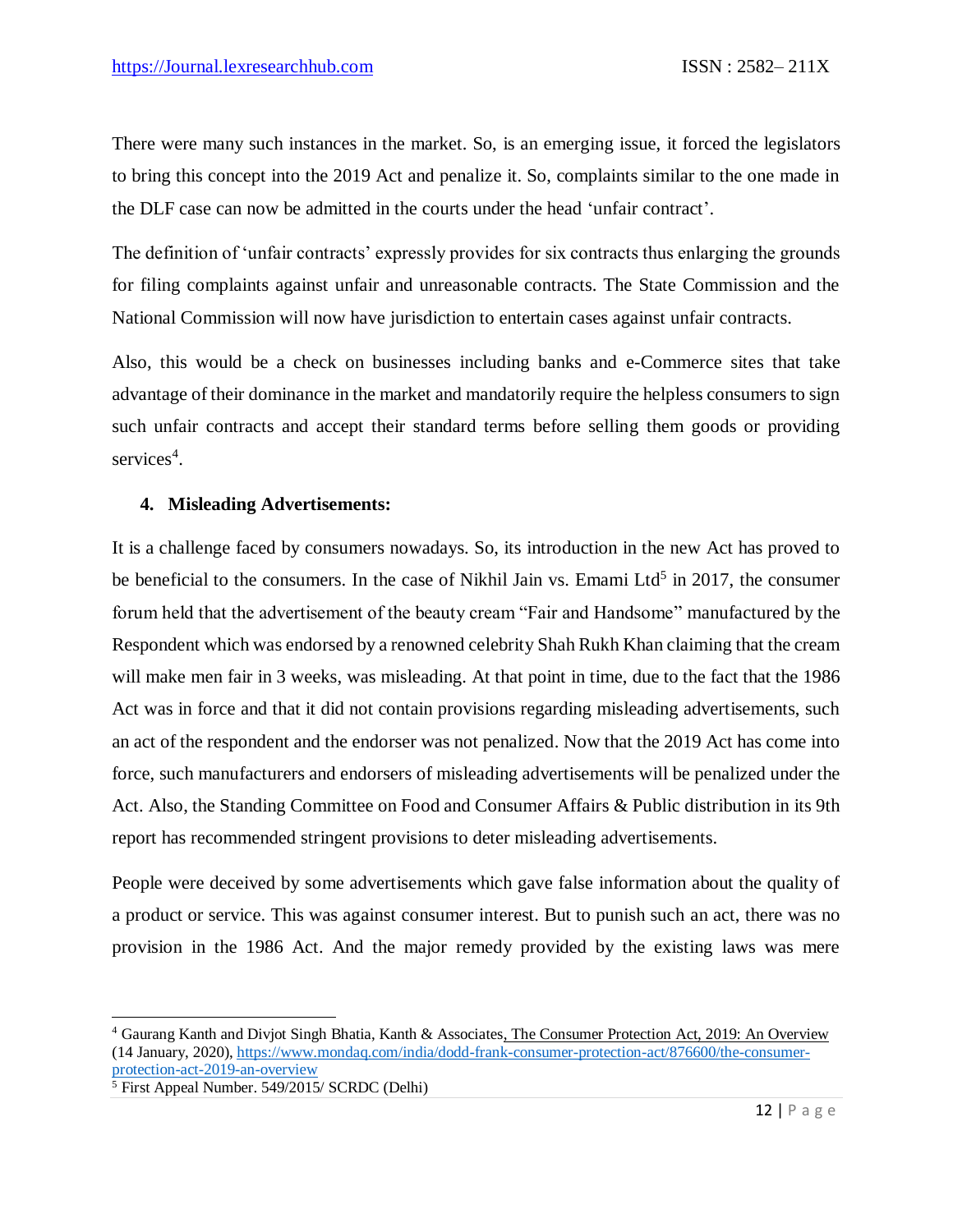compensation. Owing to this, manufacturers and sellers were exploiting the consumers. This pushed for the introduction of such a concept into the 2019 Act.

Section 28 of the Act defines 'misleading advertisement' as an advertisement which falsely describes or falsely guarantees a product or service and which deliberately conceals important information. Now, misleading advertisements are punishable as an unfair trade practice under the Act. The Central Consumer Protection Authority (CCPA) has been empowered to take action against misleading advertisements and to impose penalties on such violators. When advertising for a product, the trader, the manufacturer, the advertiser and the endorser should ensure that they don't convey any false information to the consumers. If not, they have to be punished for such a negligent or deliberate act.

Another special feature of this provision is that the endorser of an advertisement will also be brought under liability. Section 18 of the Act defines 'endorsement' as a message, demonstration or depiction of a product or service of any organization to make the consumers believe in such product or service and the person making such endorsement is called the 'endorser'.

Manufacturers and sellers get the help of a celebrity to promote their product or service. Believing them, consumers buy those products or seek those services. But when those products or services are defective, consumers are the ones deceived. The celebrities who promoted such defective products or services were not liable for such fake promises before the insertion of this concept into the Act.

Now, under this Act, such celebrities who are called endorsers will also be liable for such fake promises if they have not exercised due diligence before participating in such advertisements. Thus, it has created a fear in the minds of all advertisers, manufacturers and celebrities which will prevent them from publishing and participating in misleading advertisements.

#### **5. Concept of Product Liability:**

A major introduction in the 2019 Act is the concept of 'Product Liability' as envisaged in Chapter 6 containing Sections 82 to 87. The term 'product liability' as defined in the Act is the responsibility of the product manufacturer or product seller, of any product or service to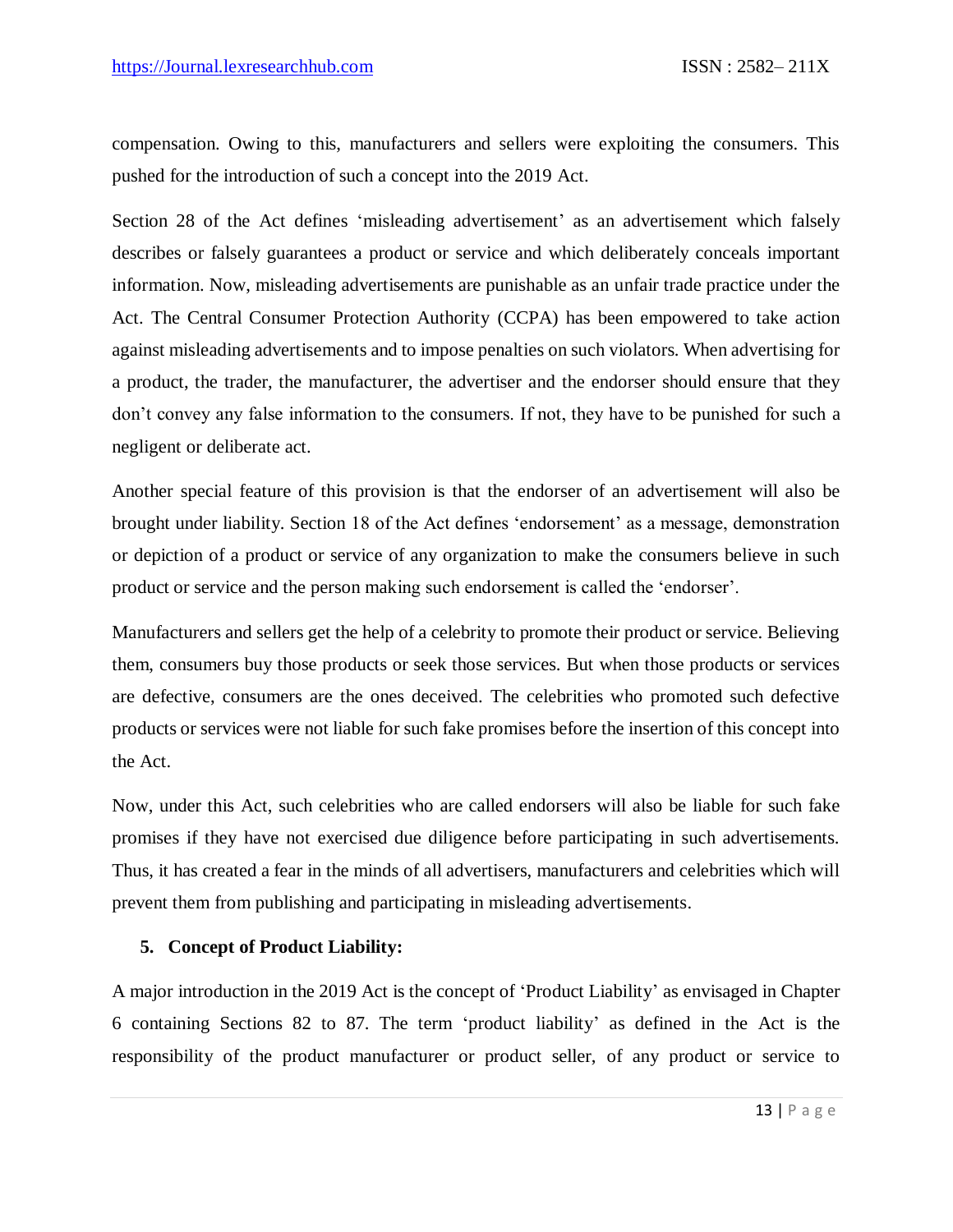compensate for any harm caused to the consumer by such defective product manufactured or sold or deficiency in services relating to that product<sup>6</sup>. Prior to the Consumer Protection Act, 2019 there was no specific product liability theory in India. Even before the formulation of the product liability concept, certain laws in India such as:

- The Consumer Protection Act, 1986
- The Sale of Goods Act,1930 (Sections 57, 57 and 59)
- The Drugs and Cosmetics Act, 1945 (Chapter 4)
- The Prevention of Food Adulteration Act, 1954 (Sections 14, 15 and 16)

protected the interests of the consumers against faulty products and services to some extent. But it couldn't give a comprehensive legal framework to this theory. The impact of the concept of product liability is that it is not only the manufacturer who is liable to compensate a consumer but also the seller if it fulfills the conditions mentioned in the Act<sup>7</sup>. The term 'Product Seller' includes a person who is involved in placing the product for a commercial purpose including e-Commerce platforms. Thus, the e-Commerce platforms cannot take the defense that they are mere 'platforms' or 'aggregators'. The Act allows a person to raise a product liability action by filing a complaint before a District Commission or State Commission or National Commission<sup>8</sup>.

- **I. Manufacturer Liabilities:** The scenarios in which the manufacturers can be made liable in a Product Liability Action as provided u/s 84 of the Act are that if the product,
	- Contains a manufacturing defect, or
	- Has a defective design, or
	- Has any deviation from the manufacturing specifications, or
	- Doesn't conform to an express warranty given by the manufacturer, or

 $\overline{\phantom{a}}$ <sup>6</sup> Section 2(34) of Consumer Protection Act, 2019

<sup>7</sup> Section 82 of Consumer Protection Act, 2019

<sup>8</sup> Section 2(35) of Consumer Protection Act, 2019.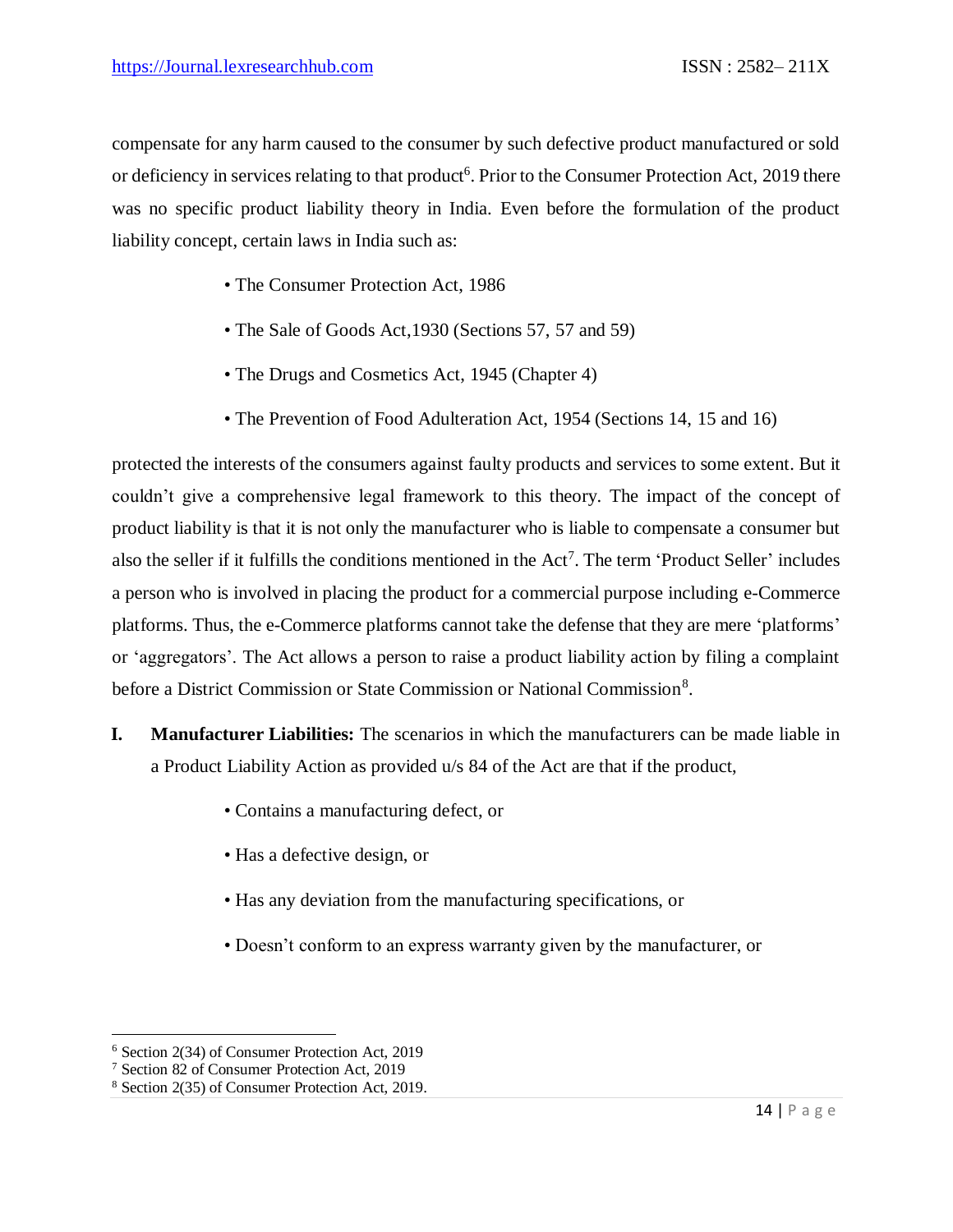Doesn't contain adequate instructions or any warning regarding improper or incorrect usage or correct usage to prevent harm.

Section 84(2) makes the manufacturer liable even if he proves that he was not negligent or fraudulent in making the express warranty of a product.

#### **II. Service Provider Liabilities:** As per Section 95, the Service Provider is liable for:

• Providing services which were faulty, imperfect, deficient or inadequate, or

• Doing an act of omission or commission or negligence or conscious withholding of any information which caused harm, or

• Providing inadequate instruction or warning to prevent harm, or

• Providing services not conforming to express warranty or the terms and conditions of the contract.

**III. Seller Liabilities:** Under Section 86 of the new Act, even the seller is liable when he:

• Has exercised substantial control over the designing, testing, manufacturing etc., of a product that caused harm, or

• Has altered or modified the product and such alteration was the substantial factor in causing the harm, or

• Has made an express warranty of a product independent of any express warranty made by a manufacturer and such product failed to conform to the express warranty made by the product seller which caused the harm, or

• Sold the product, the identity of whose manufacturer is unknown or if known the service of notice or process or warrant cannot be effected on the manufacturer or if the manufacturer is not subject to the law which is in force in India, or

• Has failed to exercise reasonable care in assembling, inspecting or maintaining such product or to pass on the warnings or instructions of the product manufacturer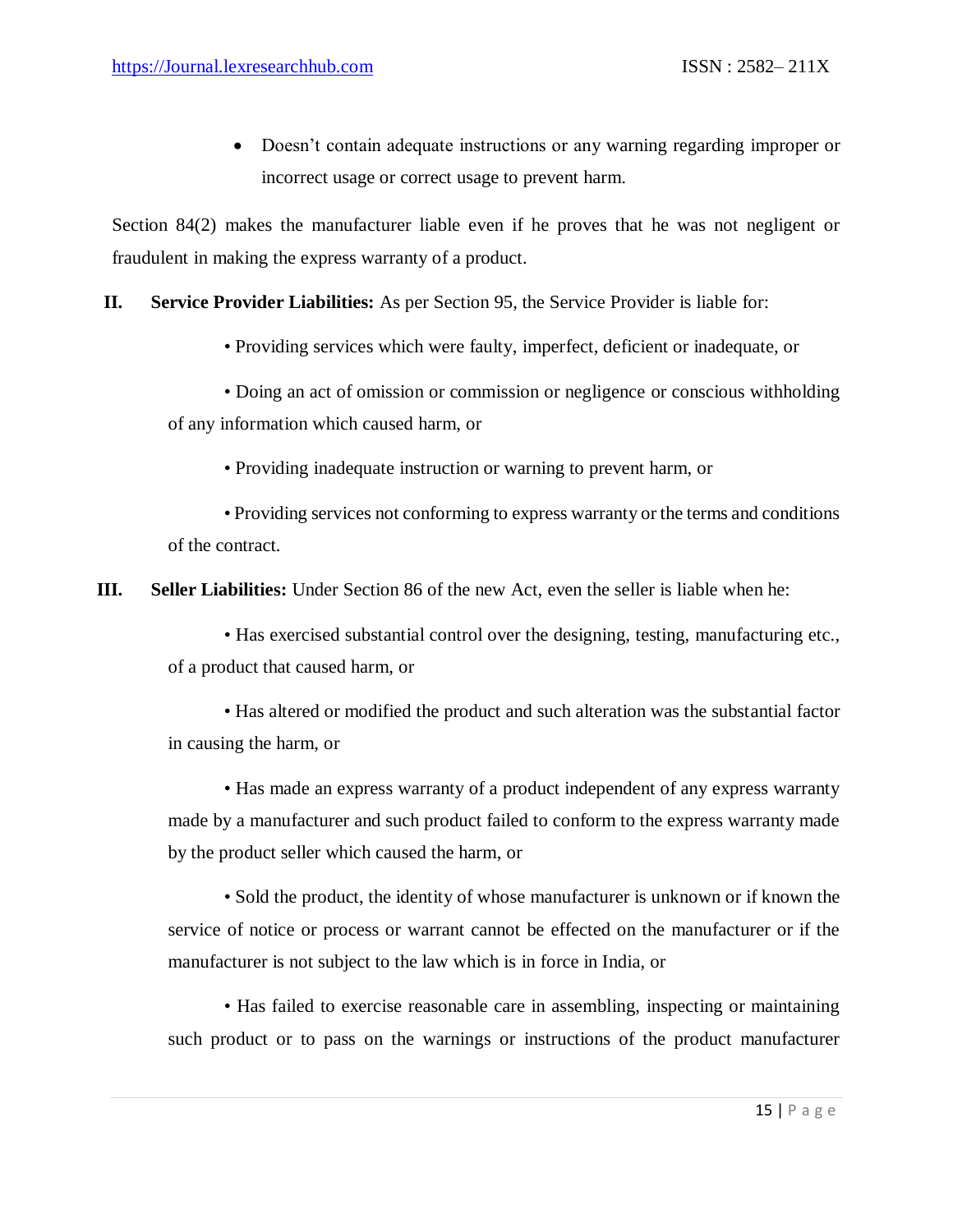regarding the dangers involved or proper usage of the product while selling such product and such failure was the proximate cause of the harm.

Section 87 provides the exceptions for product liability action. There will be no liability on the product seller if at the time of harm, the product was misused, altered or modified. In any action of product liability against the product manufacturer based on the failure to provide adequate warnings or instructions, he cannot be made liable, if the product:

• Was purchased for the use in the workplace and the manufacturer had given all instructions and warnings to the employer who purchased it, or

• Was sold as a component to be used in another product and necessary instructions and warnings had been given by the manufacturer, and the harm was caused to the complainant from the use of the end product, or

• Was one which was legally meant to be used under the supervision of an expert or a class of experts and the product manufacturer had employed reasonable means to give warnings or instructions for usage to such expert or class of experts, or

• Was used by the complainant under the influence of alcohol or any prescription drug which had not been prescribed by a medical practitioner, or

• Was of such nature having a danger which is obvious or commonly or ought to have been known to the user or consumer of such product taking into account the characteristics of such product<sup>9</sup>.

The emergence of this concept helps the consumers in gaining justice more easily as now it specifies liabilities for sellers, manufacturers and service providers separately. Hence, this concept is beneficial to consumers.

 $\overline{a}$ 

<sup>9</sup> Section 87(3) of Consumer Protection Act, 2019.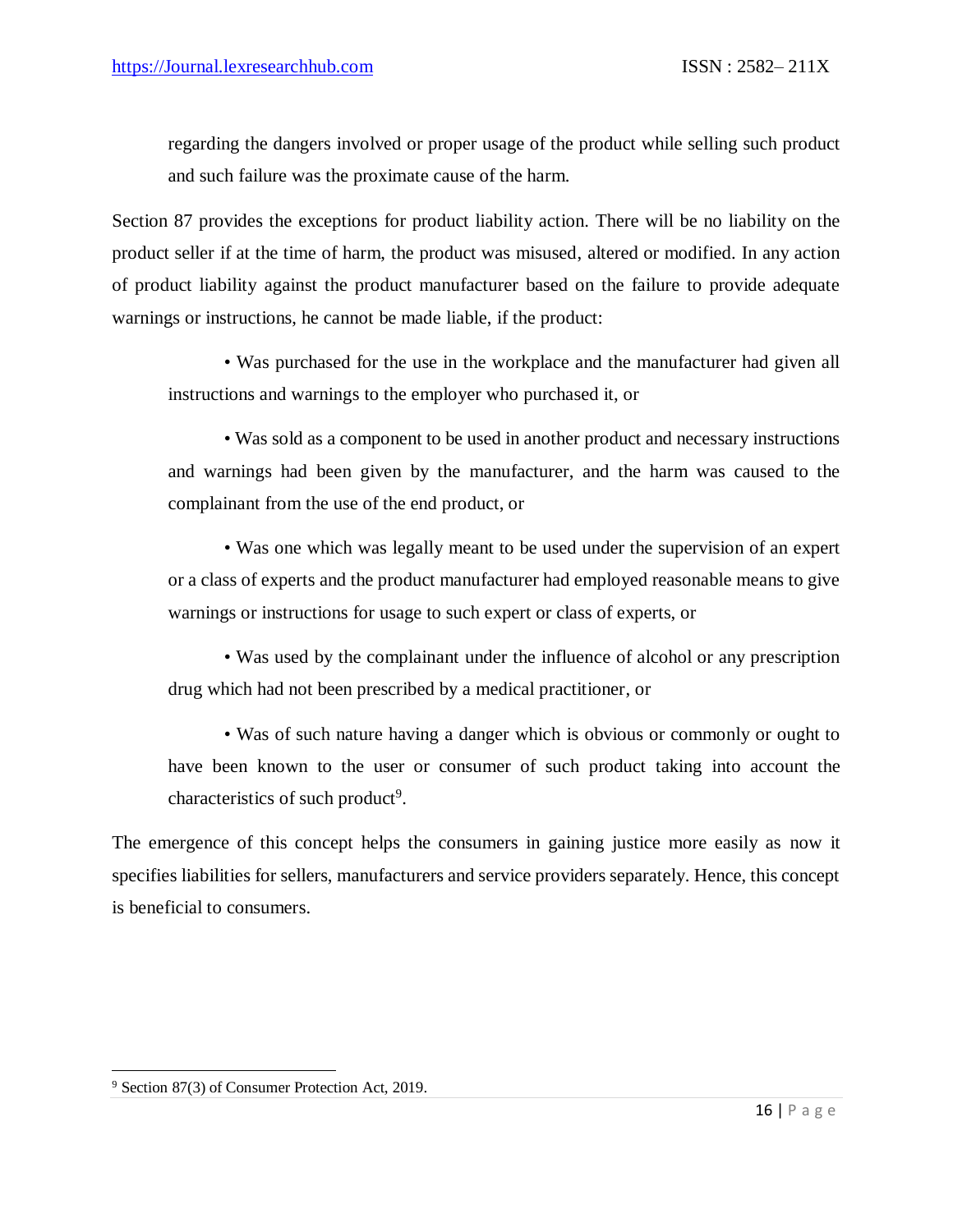#### **6. Jurisdiction of Redressal Forums:**

The new Act brought in some key changes with regard to the jurisdiction of the Consumer Redressal Forums.

**• Territorial Jurisdiction:** The old Act provides that filing of a complaint should be done where the opposite party resides or carries on business, which was a disadvantage. The new Act removes this disadvantage by providing for the filing of complaints where the complainant resides or works for again. This would help in eliminating difficulties faced by the consumers in seeking redressal for their grievances against businesses which may not have an office or branch in their state. Thus, it eliminates the territorial barriers for filing a complaint.

• **Pecuniary Jurisdiction:** Pecuniary simply means 'related to money'. Pecuniary Jurisdiction sets the pecuniary limit on the jurisdiction of a court. The pecuniary limit of the District Commission has been increased from 20 lakhs to 1 crore. The State Commission has been granted pecuniary jurisdiction up-to 10 crores. With respect to the National Commission, the pecuniary jurisdiction has been increased to over and above Rs.10 Crores as against Rs.1 Crore in the 1986 Act. The manner for determining the pecuniary jurisdiction for filing a complaint has also been changed in the new Act. According to the 1986 Act, the pecuniary jurisdiction was determined as per the value of goods and services as well as the compensation claimed. But the 2019 Act states that the pecuniary jurisdiction will be determined only on the basis of the value of goods or services paid as consideration. This would help in eliminating the practice where the compensation claimed will be inflated by the aggrieved so as to bring the complaint within the jurisdiction of State or National Commission.

#### **7. E-Commerce:**

Consumers are the most important elements in a business ecosystem. Without consumers, the trade will not take place in isolation. Having such great importance, it is a matter to be viewed seriously that consumer rights are not protected because of the non-availability of stringent laws, especially in the e-Commerce sector as it is an emergent sector in the system and is new to the consumers.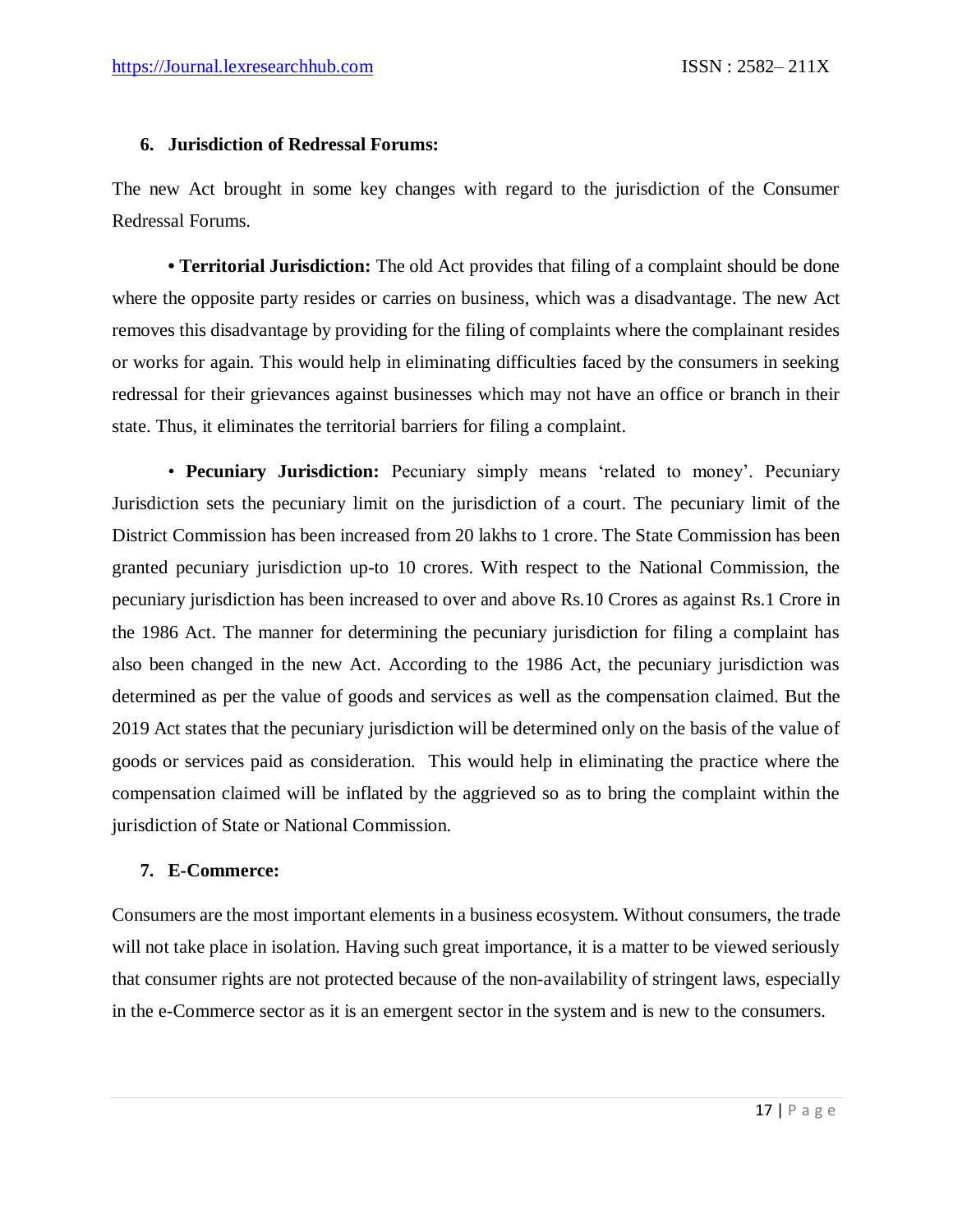The 1986 Act did not provide for online transactions as that period did not have such facilities with the internet. But considering its emerging nature, the inclusion of e-Commerce into the 2019 Act was inevitable. So, one significant change in the 2019 Act is that the e-Commerce platforms are brought within its ambit.

E-Commerce is defined u/s 2(16) of the Act. It will be governed by all the laws that are applied to direct selling. The Central Government has been authorized to take measures and make rules to prevent unfair trade practices in e-Commerce.

Since the concept of product liability is introduced, the ground taken by e-Commerce websites that merely act as 'platforms' or 'aggregators' will not be accepted by the Courts anymore<sup>10</sup>. Also, unfair trade practices in e-Commerce platforms and unfair contracts signed by business entities in e-Commerce sites will now be penalized under the Act.

#### **8. Central Consumer Protection Authority:**

 $\overline{a}$ 

Establishment of the CCPA is one of the most important changes brought by the Act. The Act has provided for the establishment of a central body to look into the grievances of consumers. Being a central authority, it will have wide powers to crack down all the unfair and unethical practices against consumer welfare. The CCPA will not address the consumer's grievances directly; rather its regulatory measures will be directed towards the manufacturers, sellers and service providers $^{11}$ .

It is a body established to strengthen the existing system by taking administrative steps like addressing the unfair practices, imposing liabilities on manufacturers etc. The establishment of such a central body will ensure that prompt actions are taken in consumer disputes when the governments fail to address them.

Section 10 of the Act, seeks to establish a central authority, Central Consumer Protection Authority (CCPA) to promote, protect and enforce consumer rights. An entire chapter i.e. Chapter III

<sup>&</sup>lt;sup>10</sup> Gaurang Kanth and Divjot Singh Bhatia, Kanth & Associates, The Consumer Protection Act, 2019: An Overview (14 January, 2020), [https://www.mondaq.com/india/dodd-frank-consumer-protection-act/876600/the-consumer](https://www.mondaq.com/india/dodd-frank-consumer-protection-act/876600/the-consumer-protection-act-2019-an-overview)[protection-act-2019-an-overview](https://www.mondaq.com/india/dodd-frank-consumer-protection-act/876600/the-consumer-protection-act-2019-an-overview)

 $11$  Shipra Singh, Separate Regulator, here's how consumers will benefit under the new Consumer Protection Act (August 19, 2019; 6:30AM[\) https://economictimes.indiatimes.com/wealth/spend/heres-how-consumers-will-benefit](https://economictimes.indiatimes.com/wealth/spend/heres-how-consumers-will-benefit-under-the-new-consumer-protection-act/articleshow/70711304.cms)[under-the-new-consumer-protection-act/articleshow/70711304.cms](https://economictimes.indiatimes.com/wealth/spend/heres-how-consumers-will-benefit-under-the-new-consumer-protection-act/articleshow/70711304.cms)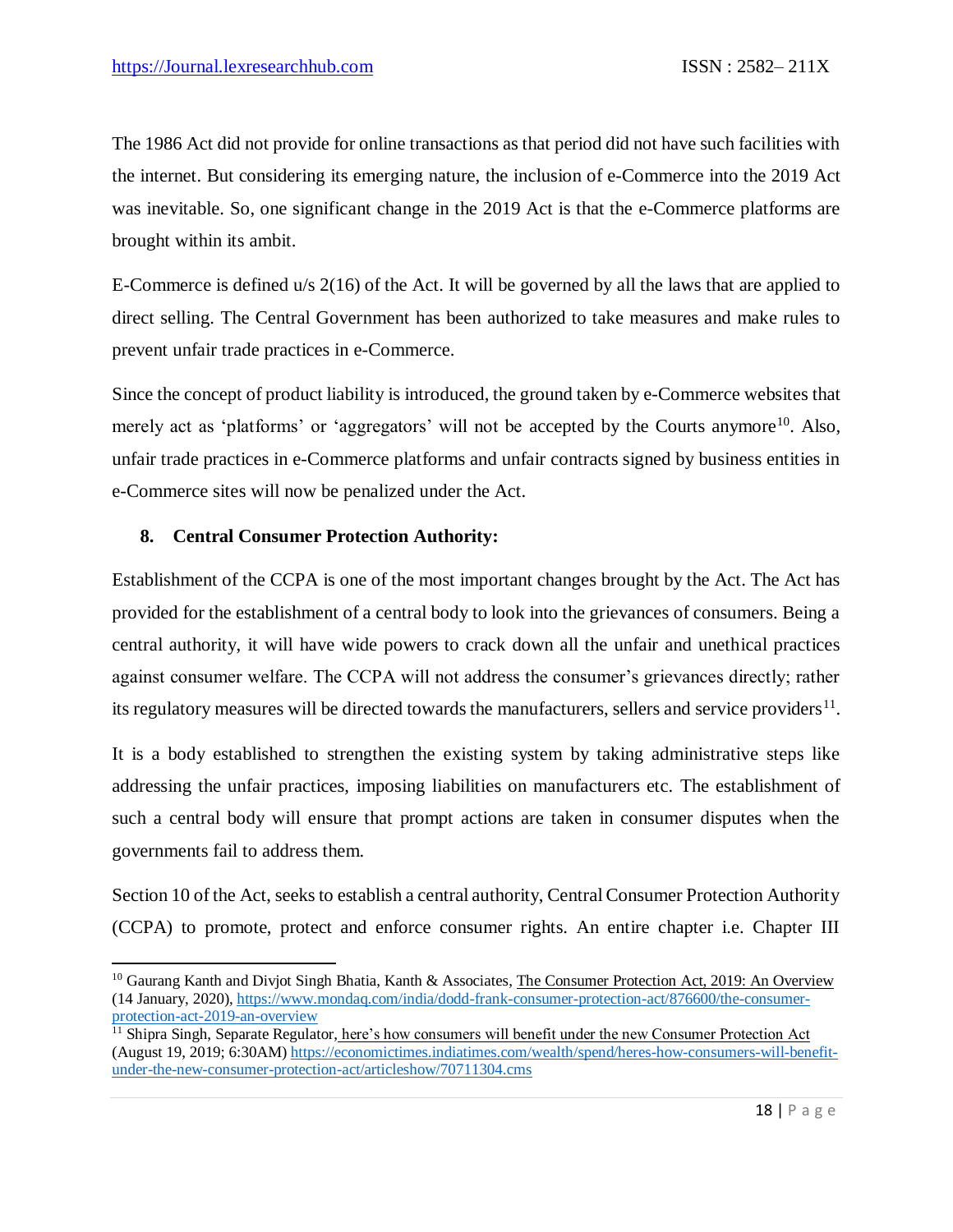(Section 10 to 27) contains provisions regarding CCPA. The CCPA aims to enforce consumer rights against matters related to unfair trade practices, misleading advertisements etc.

The CCPA has been provided with vast powers by the Act to take actions and impose penalties against misleading advertisements and false advertisements including the celebrities who endorse defective products or services. The Act provides for the formation of an investigation wing under the CCPA which shall conduct inquiries, investigations and take actions against the violators. It also has the power to issue safety notices to alert the consumers of hazardous and dangerous goods and services.

Another significant power of the CCPA is that, it can initiate Suo-moto proceedings against the violators and pass directions to them. It can file complaints regarding consumer rights before the Consumer Dispute Redressal Commissions at the district, state and national levels. Also, the CCPA can file class-action suits for multiple consumers to protect mass consumer interests. By establishing such a body with large powers to address consumer issues, consumer confidence is restored.

#### **9. Alternate Dispute Resolution:**

 $\overline{a}$ 

The Preamble of the Act provides for 'timely and effective' settlement of consumer disputes. As per the National Consumer Dispute Redressal Commission (NCDRC), there are more than 4,80,000 cases pending at present in all consumer forums collectively. This shows that the desired objective is a long way to be reached. To achieve the objectives of the Consumer Protection Act, 2019, there is a need for devising mechanisms for speedy trail and to adopt an Alternate Dispute Mechanism $^{12}$ .

The Consumer Protection Act, 2019 aims at simplifying the entire process of consumer dispute redressal through mediation proceedings as an alternative dispute resolution for making the dispute adjudication process quicker and simpler. The provisions for the same are given in Chapter 5 containing Sections 74 to 81. As per the Act, the consumer forum shall refer any matter to mediation on the written consent of both the parties. For this purpose, the Act also provides for the

<sup>&</sup>lt;sup>12</sup> Bijoy Sinha roi vs. Bishwanath das and Ors- Civil Appeal No. 4761 To 4763 Of 2009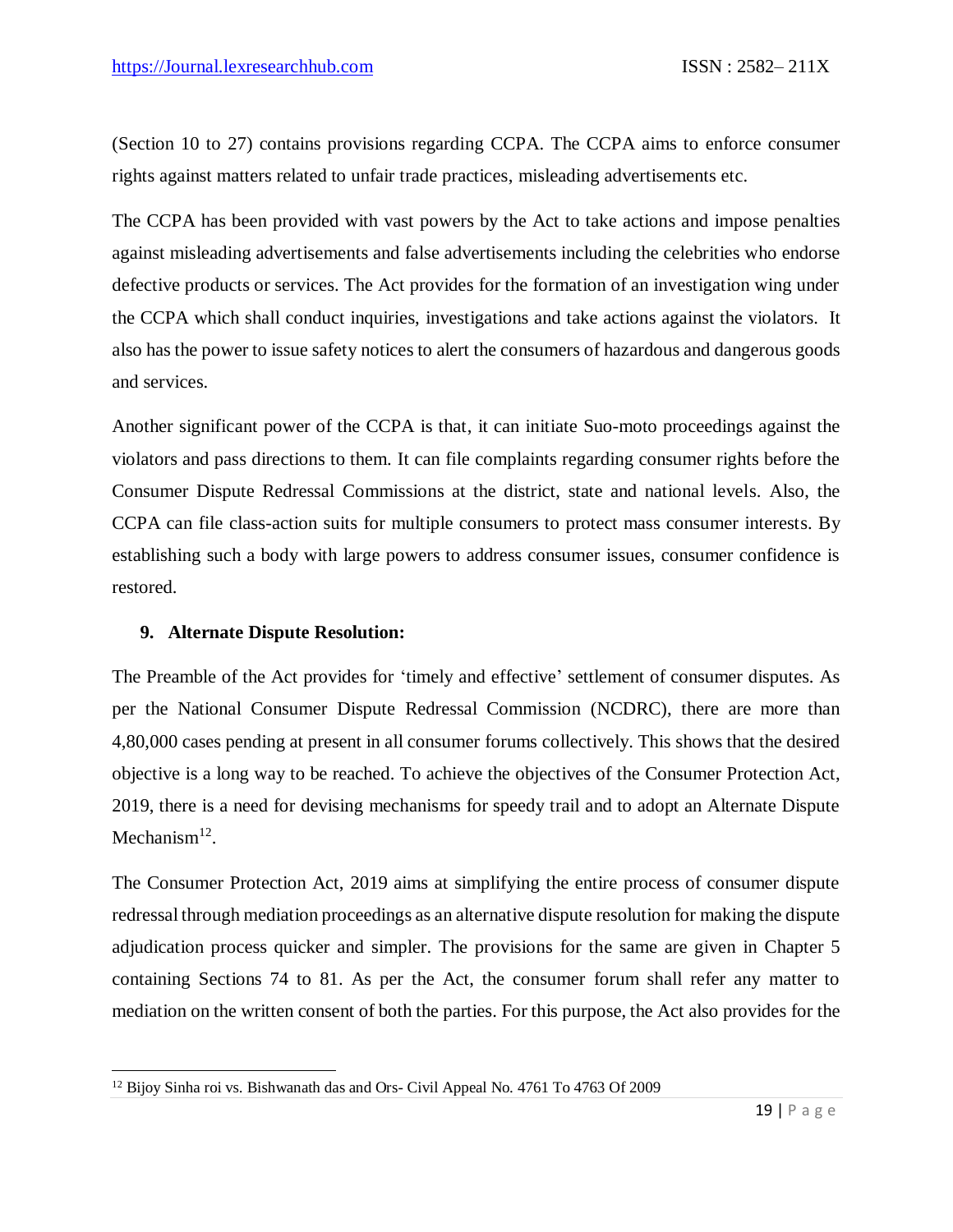establishment of a consumer mediation cell in each District Commission and State Commission by the respective State Governments as well as at the National Commission by the Central Government $^{13}$ .

If it appears to the members of the Central Authority, that there exists an element of a settlement, they may refer it to mediation and in case of failure of mediation, the complaint shall proceed further. Given the huge amount of pending cases, this new step helps in reducing the burden of the forums and paves way for timely and effective administration as well as the settlement of consumer disputes. The Apex Court in Afcon Infrastructures Ltd. Vs. Cherian Varkey Construction Ltd.<sup>14</sup> has held that the use of ADR is useful in consumer disputes also. This will lead to speedy disposal of cases and foster the dispute redressal process.

#### **10. Rights of Consumers:**

The consumers are empowered with certain rights in order to protect themselves from the malpractices of sellers and manufacturers. The old Act provides six basic consumer rights that all are aware of. The rights are:

- Right to Safety
- Right to be Informed
- Right to Choose
- Right to be Heard
- Right to seek Redressal
- Right to Consumer Education

These rights are basic rights that are necessary for protecting consumers from various malpractices. The new Act also made provisions for the aforesaid rights under section 2(9). With the widened scope of the Act, it is noticeable that some other rights are also given to the consumers which are

 $\overline{a}$ 

<sup>&</sup>lt;sup>13</sup> Section 74(2) of Consumer Protection Act, 2019

 $148$  SCC 24 (2010) (India)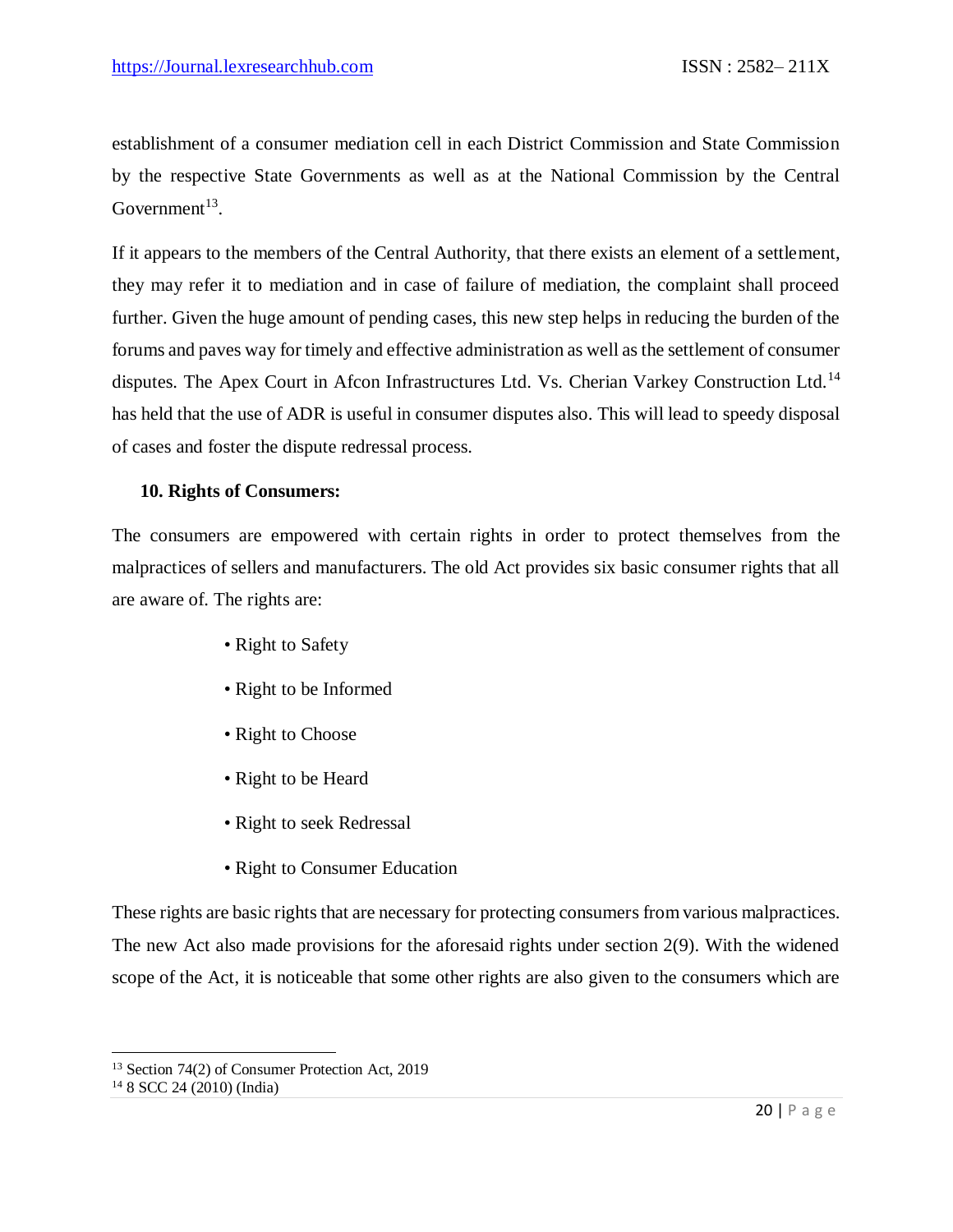necessary in this modern era. So, in addition to the existing consumer rights, there are 5 new rights that one gets as a consumer.

- **I. Right to file a complaint from anywhere:** Consumers can now file a complaint to the District or State forums from anywhere. Previously, a complaint had to be filed in the place where the opposite party resides or carries on business. But the new Act makes this process simpler by providing that a case can be filed in the place of residence or gain of the complainant itself. This would be very advantageous to the online shoppers as the seller is generally someone whose office of gain is far away. Moreover, the Consumer Affairs Ministry is going to frame rules for the filing of complaints electronically and will also specify norms for paying the required fee digitally.
- **II. Right to seek compensation under Product Liability:** A consumer can file a complaint against a seller or manufacturer for any loss caused to him or her on account of a defective product. This applies to services as well. The manufacturer can be held liable if there is a manufacturing defect or a deviation from the manufacturing specifications or the product does not conform to the express warranty.
- **III. Right to protect consumers as a class:** Any complaint relating to a violation which is prejudicial to the interests of the consumers as a class may be forwarded either in writing or in electronic mode to the District Collector or the Commissioner of Regional Office or the Central Consumer Protection Authority.
- **IV. Right to seek a hearing through video conferencing:** The Act under Section 38 says that every complaint shall be heard by the District Commission on the basis of an affidavit and documentary evidence placed before it. The Commission can allow if an application is made for hearing or examination of parties through video conference.
- **V. Right to know why a complaint was rejected:** The Proviso to Section 36 of the Act clearly says that no Commission can reject any complaint without hearing the complainant. In case a complaint is rejected, the complainant should be informed as to why the complaint has been rejected. The Commission has to decide about admitting or rejecting a case within 21 days. It shall be deemed to have been admitted if it is not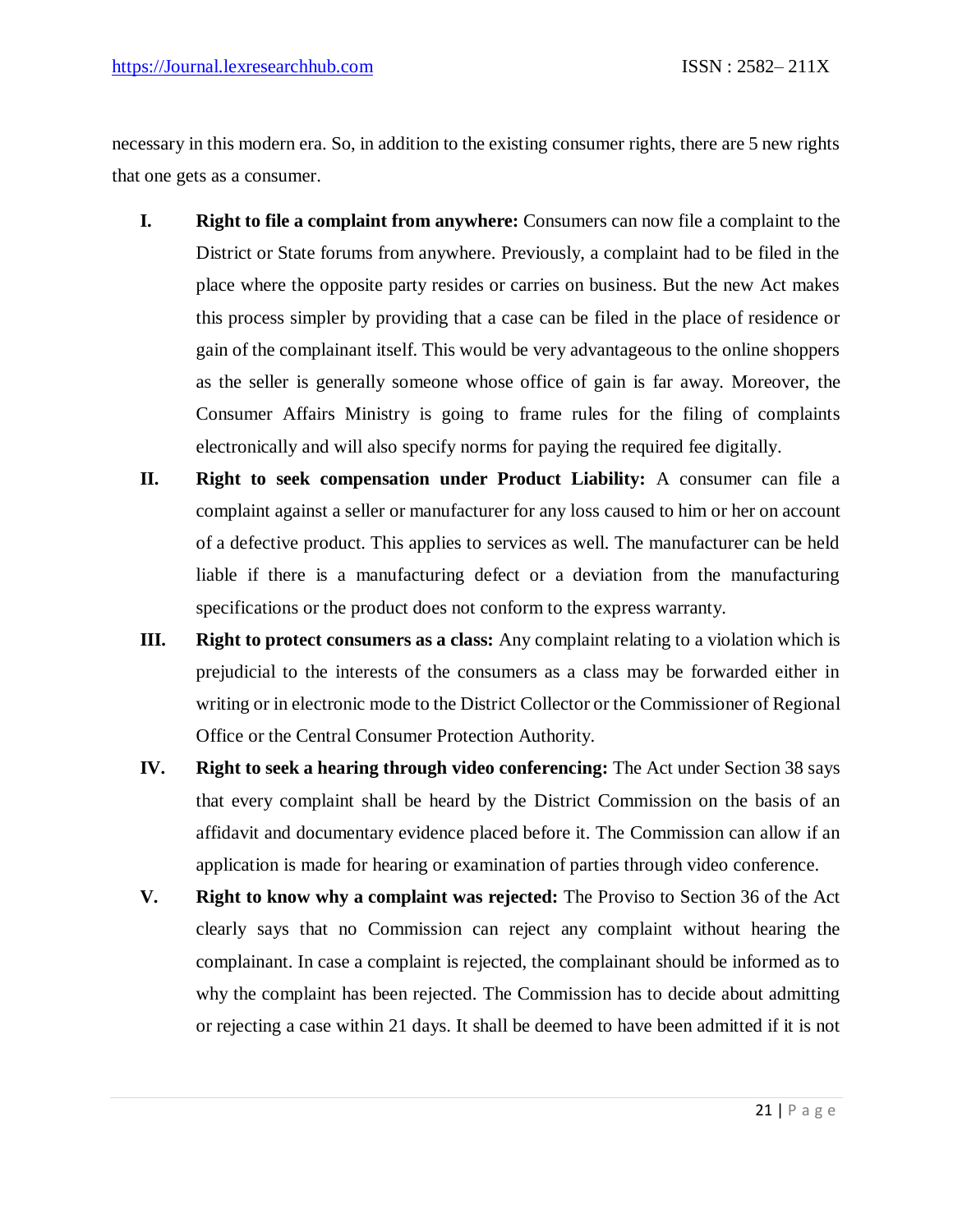decided within the said time. If the Commission finds that a settlement is possible, it can have the dispute settled through mediation.

These new rights ensure that consumers are protected to the fullest by bringing in rights and solutions according to modern needs. These rights protect the consumers from the newly emerged unfair trade practices and exploitations.

#### **11. Miscellaneous:**

The major changes in the Consumer Protection Act, 2019 have been discussed so far. The Act also has some other minor changes which are beneficial to the consumers. Such minor changes are discussed as under:

#### **I. Definition Clause:**

Section 2 of the Act is the definition clause. The new Act provides with 47 definitions unlike the old Act containing 18 definitions which is a sign that the scope of the Act has been largely widened. Some of the significant changes in the definition clause are as follows:

• Clause 5 of the Section defines a 'Complainant'. The new Act brings in minor also under the definition of a complainant. Now a minor can initiate a complaint through his parent or legal guardian.

• Clause 17 of the Section defines a new term 'Electronic Service Provider' as a person who provides technologies to the product seller to engage in advertising and selling goods or services to the consumers. It includes any online market place or auction sites also.

• Clause 43 of the Section defines a new kind of goods (i.e.) Spurious Goods which means goods which are falsely claimed to be genuine.

#### **II. Other changes:**

• The new Act also contains enabling provisions for consumers to file complaints electronically and for hearing and/or examining parties through video-conferencing. This is aimed to provide procedural ease and reduce inconvenience and harassment to the consumers.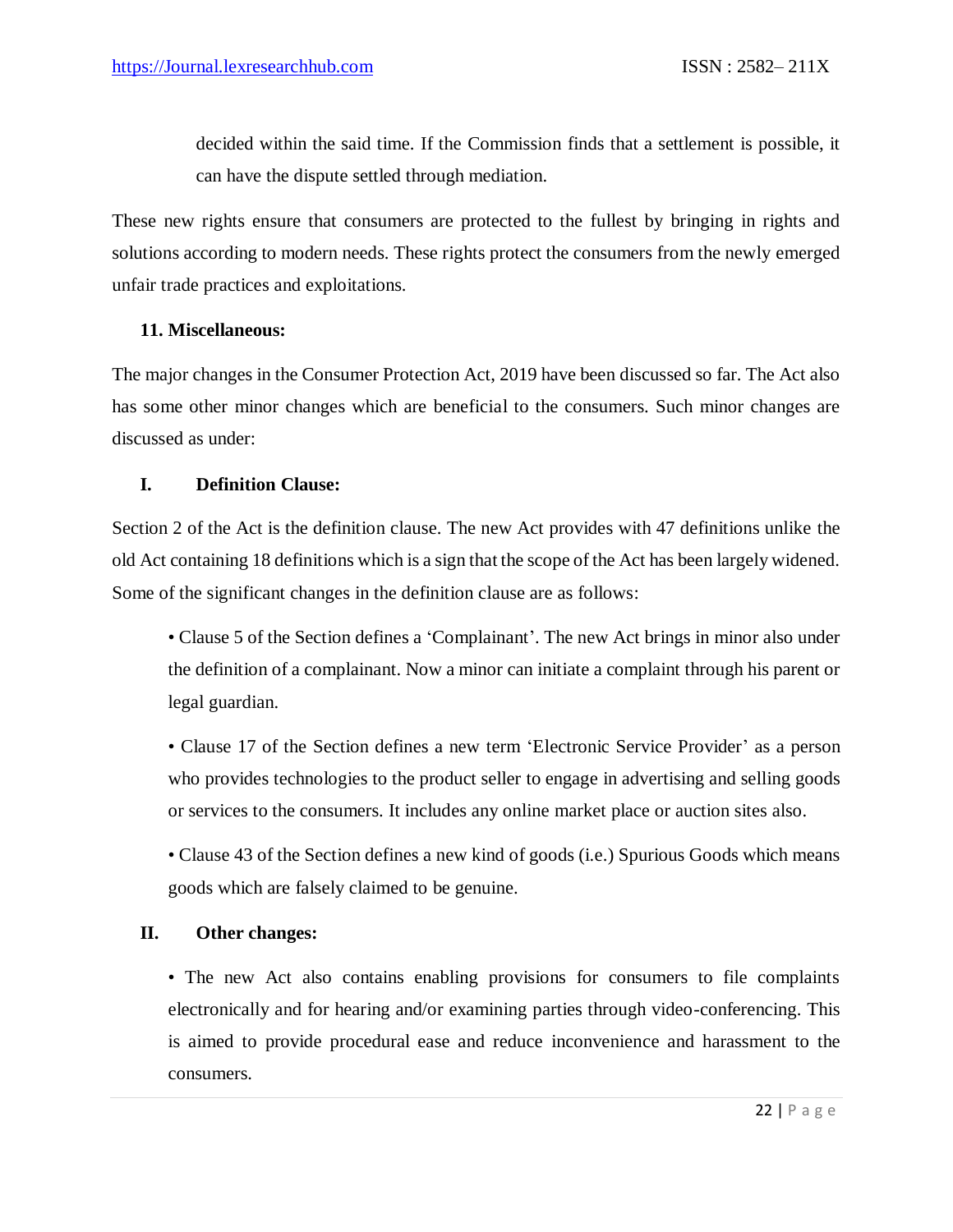$\overline{\phantom{a}}$ 

• Under Section 61 of the Act, the aggrieved party has the right to set aside any order of the National Commission by making an application, if such order is passed by the National Commission ex-parte.

• The National Commission is now vested with the power of judicial review of any of the order passed by it if there is an error on the face of the record either Suo moto or on an application made by any of the parties within 30 days of such order.

• Faced with the swelling malpractice of spurious goods, the Act has brought in penalty for selling such spurious goods. Selling such goods is made punishable under section 91 of the Act.

#### **IMPACT**

The Consumer Protection Act, 2019 has repealed the 1986 Act by introducing many additional concepts to address various problems arising in the modernized society and to make an exhaustive consumer law. The Act aimed at providing timely justice to the consumers and at protecting the consumer interests to the maximum level. But 'Has the Act accomplished its goals?' is a matter to be looked into. Not all groups of people reacted similarly to the introduction of the Act. The Act has created a significant impact on various parts of the business ecosystem, which is to be examined to ascertain the success of the Act.

Firstly, let us look into the impact on the manufacturers. Manufacturers are entities that make goods or assemble parts made by themselves or another party or design any products before sale. Though all manufacturers may be product manufacturers, all product manufacturers are not manufacturers<sup>15</sup>. The introduction of 'product liability' has enhanced the scope of liability for manufacturers by making them liable for producing defective products, hazardous products, goods containing adulterants, spurious goods, and for misleading advertisements. The Act imposes

[ProductManufacturers#:~:text=The%20Act%20also%20imposes%20liability,up%20to%20INR%2010%20lakhs](https://www.mondaq.com/india/Consumer-Protection/843368/Consumer-Protection-Act-2019-Key-Highlights-For-ProductManufacturers#:~:text=The%20Act%20also%20imposes%20liability,up%20to%20INR%2010%20lakhs) 

<sup>&</sup>lt;sup>15</sup> Aparajita Rana and Aman Gera, Consumer Protection Act, 2019 – Key Highlights for Product Manufacturers ( $9<sup>th</sup>$ September, 2019[\) https://www.mondaq.com/india/Consumer-Protection/843368/Consumer-Protection-Act-2019-](https://www.mondaq.com/india/Consumer-Protection/843368/Consumer-Protection-Act-2019-Key-Highlights-For-ProductManufacturers#:~:text=The%20Act%20also%20imposes%20liability,up%20to%20INR%2010%20lakhs) [Key-Highlights-For-](https://www.mondaq.com/india/Consumer-Protection/843368/Consumer-Protection-Act-2019-Key-Highlights-For-ProductManufacturers#:~:text=The%20Act%20also%20imposes%20liability,up%20to%20INR%2010%20lakhs)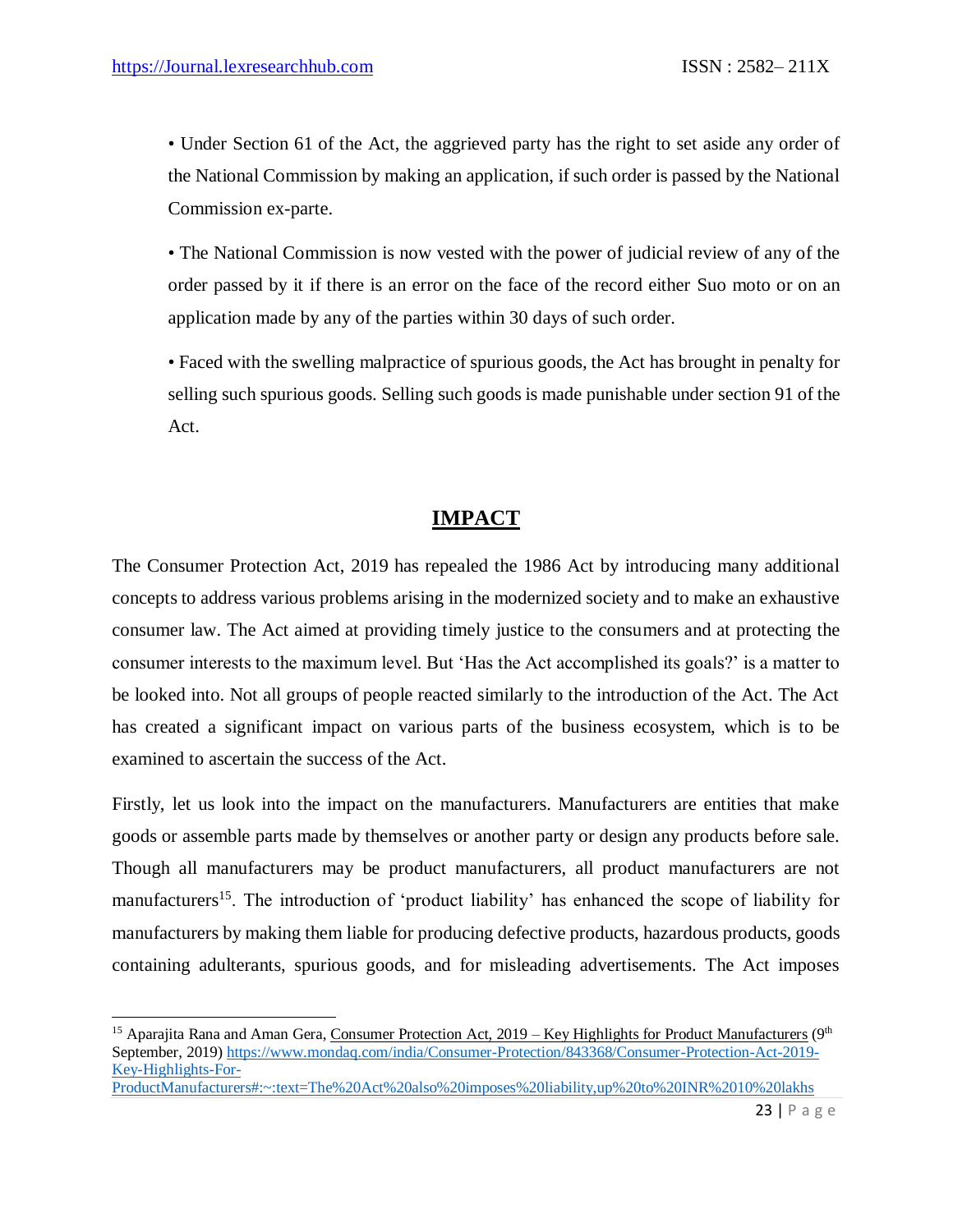several penalties on manufacturers whose activities are prejudicial to consumer interests. Thus, the Act has succeeded in discouraging manufacturers from indulging in such unethical practices.

Secondly, while looking into the impact on service providers and sellers, the introduction of product liability has imposed similar penalties on them. The Act requires the service providers to provide perfect and appropriate services along with adequate instructions and warnings to the consumers. Service providers are made liable for faulty or deficient services and for negligent acts. The Act also mandates the sellers to exercise reasonable care in inspecting the products regarding the warranty and usage before selling them to the consumers, failing which, they will be held liable and will be imposed fine. Therefore, the Act directs service providers and sellers to exercise due diligence while providing services and selling products.

Thirdly, the Act has an impact on the endorsers also. As discussed earlier, endorsers are celebrities who promote a product or service to make the consumers believe and buy such products or services. The Act makes such celebrities liable if those advertisements are misleading. Innocent consumers believing in some products and services by them, just because their favorite personality promoted them. So, these celebrities should have the responsibility to exhibit the true nature of any product or service. Thus, the introduction of the concept of 'misleading advertisements' and penalties for it has proved to be a restraint on celebrities from promoting defective products and services.

Lastly, the impact on consumers has to be deeply looked into. The Act ushers a lot of benefits to the consumers. The Act has introduced a new catalogue of measures and tightens the existing system to safeguard consumer interests. The Act, having recognized all the existing basic consumer rights, has also added some more rights to ensure that no consumer is devalued. The 2019 Act was brought to overcome all the lacunas in the 1986 Act. By bringing the aforesaid measures, the Act has provided the consumers with a speedy redressal system which was its aim. Heavy penalties are imposed on the violators which will act as a bar to defraud the consumers. Thus, the consumers are kept in an advantageous position by the Act.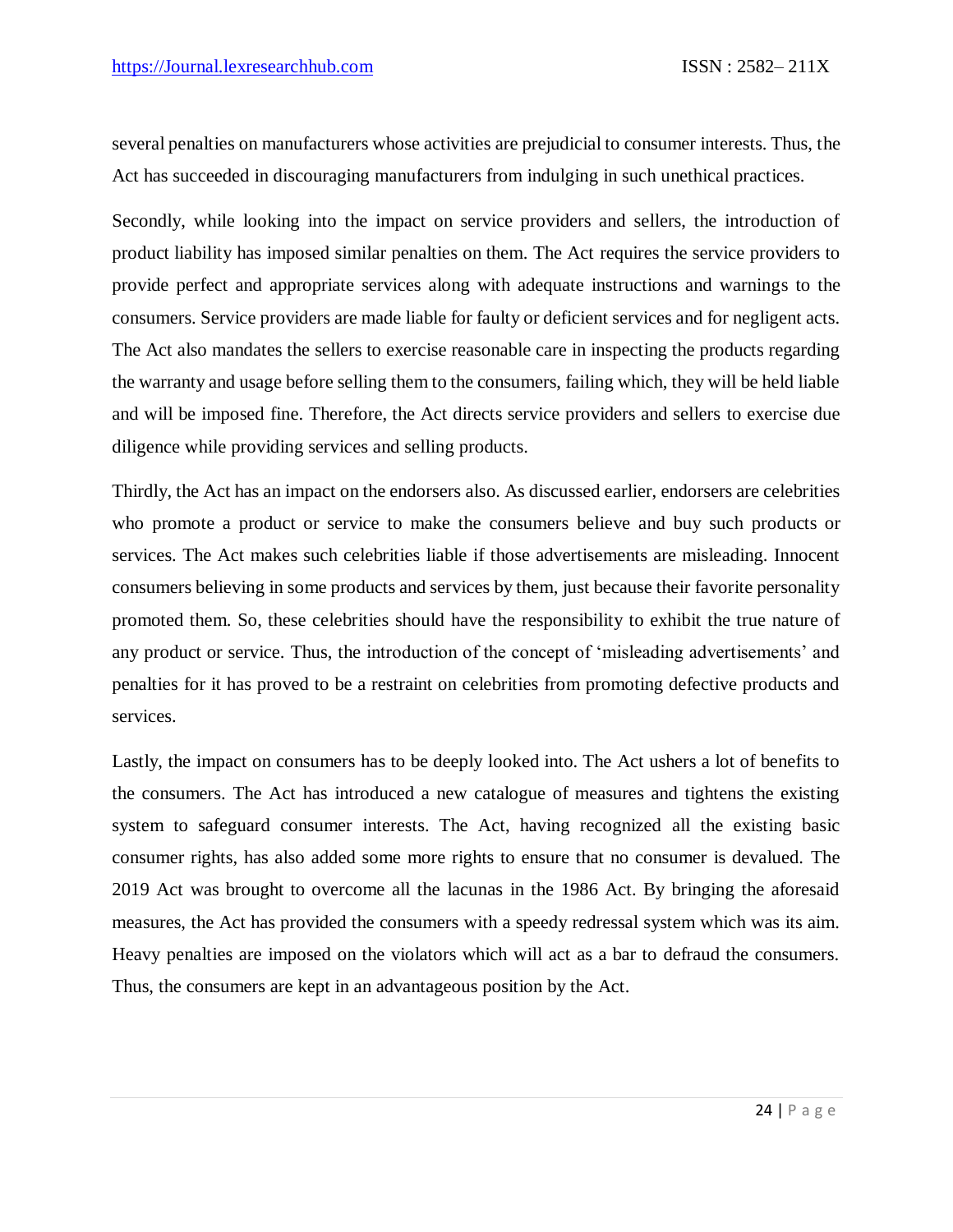Also, the Act has affected different industries in different ways. Whilst most are advantageous, there are some limitations also as any other Act would have. Both merits and limitations are to be explained to determine the success of the Act.

One important industry included in the Act is the e-Commerce industry. Purchasing and selling through an online platform is in trend and it is legally recognized by the Information Technology Act, 2005. Online purchasing has been made secured to protect consumers from deceitful practices. Also, sellers selling through online platforms have a variety of checks. They are made liable for displaying and selling deceptive products through online platforms. In this aspect, the consumers are benefitted. Further, the Department of Consumer Affairs and the Ministry of Consumer Affairs, Food and Public Distribution, on August 02, 2019 have issued the e-Commerce guidelines for consumer protection, 2019 ("Guidelines") in order to safeguard the interest of the consumers<sup>16</sup>. The guidelines consist of general conditions for carrying out an e-Commerce business, activities which are not to be undertaken by an e-Commerce entity, and liabilities for not following any of the guidelines. Hence, this effect on the e-Commerce industry is also beneficial to consumers.

Additionally, the Act has a considerable impact on various businesses as a lot of regulations have been brought in to ensure the elimination of all unfair trade practices prevalent in the market. Now, business entities have to take more precautions about their products like ensuring that no false claims about the features of the product are made, ensuring the standards of their goods, avoiding adulteration etc. Their standing in the market is wholly dependent on their consumers as the consumers are the ultimate users of the market products and services. The Act benefits the consumers to the most and is an initiative to make businesses more responsible and concerned about the wellbeing of the consumers.

Like any other statute, the Consumer Protection Act, 2019 also suffers from some limitations. Positively, those are very minimal and can be easily rectified. Firstly, mandatory civil services like

 $\overline{\phantom{a}}$ <sup>16</sup> Advisory to State Governments / Union Territories: Model Framework for Guidelines on e-Commerce for consumer protection [https://consumeraffairs.nic.in/sites/default/files/fileuploads/latestnews/Guidelines%20on%20e-](https://consumeraffairs.nic.in/sites/default/files/fileuploads/latestnews/Guidelines%20on%20e-Commerce.pdf)[Commerce.pdf](https://consumeraffairs.nic.in/sites/default/files/fileuploads/latestnews/Guidelines%20on%20e-Commerce.pdf)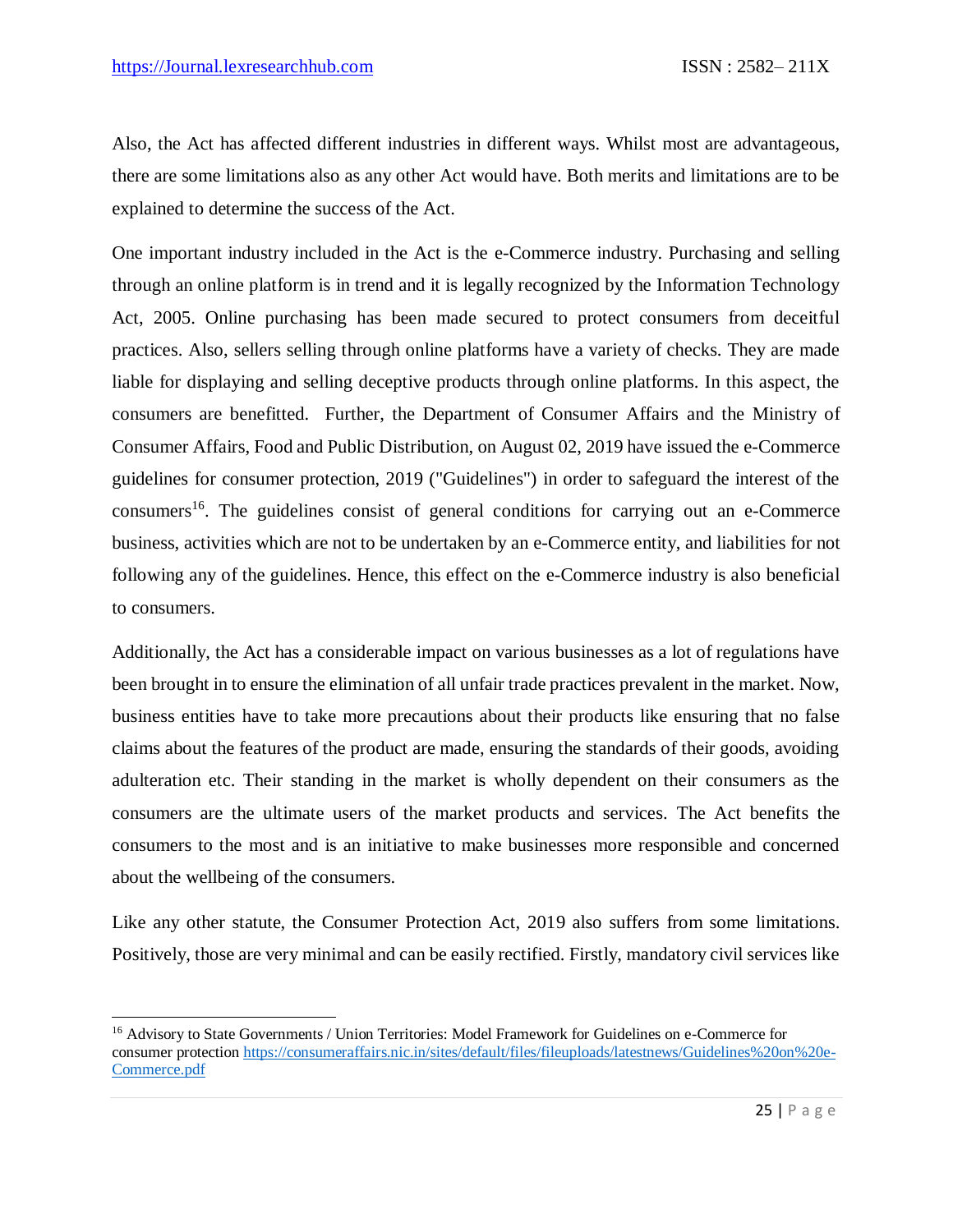health care, sanitation, water supply etc., provided by the state or local authorities are not covered by the Act. Secondly, the consumers can seek redressal only if a loss or damage is suffered as a result of any unfair trade practices or other kinds of malpractice, although the per se rule ensures that any act or practice which prima facie appears to be unfair shall be regarded as unfair and against consumer interests as such. Thirdly, another disadvantage which follows from the old Act is the execution of the orders passed by the consumer courts. There are a lot of defaults in compliance of the orders passed by the Consumer Courts.

These are things that weren't taken note of while framing this Act and are not disadvantages that arise out of the newly framed provisions. There are minimal limitations in the formulation of the Act. However, any difficulty may arise in the future as its practical use increases. Therefore, the Act on the face appears to be advantageous to the consumers and acts as a deterrent to unscrupulous traders and manufacturers and has a positive impact on the whole.

#### **CONCLUSION**

The Consumer Protection Act, 2019 on the whole shows that it provides for greater protection of consumer interests with regard to the current problems in the digital age. The Act, as discussed above, has many new features which benefit the consumers in a lot of ways. It has widened the scope of reach by introducing new concepts and penalties and has attempted to address the issues which were not dealt with under the 1986 Act.

The Act intends to speed up the process of consumer disputes resolution by expanding the jurisdiction of the Commissions, increasing the number of members of the commissions, establishing mediation cells etc. The Act takes into account the technological advancements in the industry and provides for e-Filing of complaints, which makes it easier for the consumers to lodge complaints. Also, the Act has included many new definitions as compared to the 1986 Act so as to provide an exhaustive consumer law.

Further, the Act has imposed strict liability on all persons in the businesses including the endorsers for violating consumer interests. The Act has prescribed the infrastructure of all the authorities it